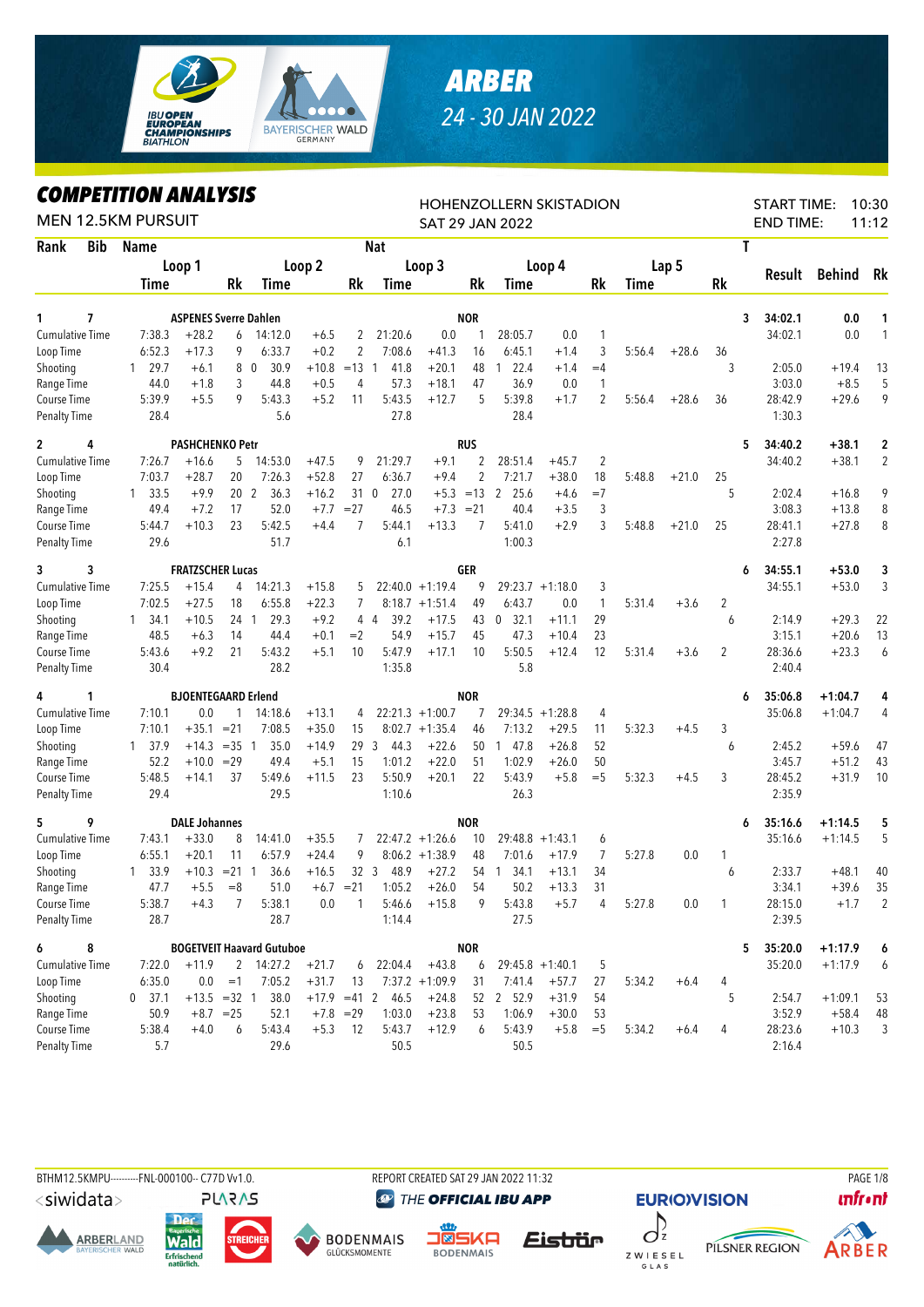| <b>Bib</b><br>Rank                 | <b>Name</b>            |                         |                              |                      |                         |                 | Nat                            |                    |                   |                                |                    |                      |        |              |                | T |                   |                        |          |
|------------------------------------|------------------------|-------------------------|------------------------------|----------------------|-------------------------|-----------------|--------------------------------|--------------------|-------------------|--------------------------------|--------------------|----------------------|--------|--------------|----------------|---|-------------------|------------------------|----------|
|                                    |                        | Loop 1                  |                              |                      | Loop 2                  |                 |                                | Loop 3             |                   |                                | Loop 4             |                      |        | Lap 5        |                |   | Result            | <b>Behind</b> Rk       |          |
|                                    | Time                   |                         | Rk                           | Time                 |                         | Rk              | Time                           |                    | Rk                | Time                           |                    | Rk                   | Time   |              | Rk             |   |                   |                        |          |
| 2<br>7                             |                        | <b>PORSHNEV Nikita</b>  |                              |                      |                         |                 |                                |                    | RUS               |                                |                    |                      |        |              |                | 5 | 35:37.7           | $+1:35.6$              | 7        |
| <b>Cumulative Time</b>             | 7:49.8                 | $+39.7$                 | 9                            | 14:41.9              | $+36.4$                 | 8               | 21:57.8                        | $+37.2$            | 5                 | 29:51.6                        | $+1:45.9$          | 8                    |        |              |                |   | 35:37.7           | $+1:35.6$              | 7        |
| Loop Time                          | 7:28.8                 | $+53.8$                 | 34                           | 6:52.1               | $+18.6$                 | 5               | 7:15.9                         | $+48.6$            | 22                | 7:53.8                         | $+1:10.1$          | 38                   | 5:46.1 | $+18.3$      | 17             |   |                   |                        |          |
| Shooting                           | 37.1<br>2              | $+13.5$                 | $=32$ 0                      | 34.9                 | $+14.8$                 | 28              | 38.5                           | $+16.8$            | 41                | 2<br>1:0                       | $+39.6$            | 56                   |        |              | 5              |   | 2:51.3            | $+1:05.7$              | 51       |
| Range Time                         | 52.2                   | $+10.0$                 | $=29$                        | 52.0                 | $+7.7$                  | $= 27$          | 53.5                           | $+14.3$            | 38                | 1:14.6                         | $+37.7$            | 56                   |        |              |                |   | 3:52.3            | $+57.8$                | 47       |
| Course Time<br><b>Penalty Time</b> | 5:46.2<br>50.3         | $+11.8$                 | $=26$                        | 5:54.8<br>5.3        | $+16.7$                 | 32              | 5:54.3<br>28.0                 | $+23.5$            | 29                | 5:51.3<br>47.9                 | $+13.2$            | 13                   | 5:46.1 | $+18.3$      | 17             |   | 29:12.7<br>2:11.7 | $+59.4$                | 25       |
| 5<br>8                             |                        | <b>STRELOW Justus</b>   |                              |                      |                         |                 |                                |                    | <b>GER</b>        |                                |                    |                      |        |              |                | 5 | 35:38.2           | $+1:36.1$              | 8        |
| <b>Cumulative Time</b>             | 7:39.5                 | $+29.4$                 | $\overline{7}$               | 14:13.0              | $+7.5$                  | 3               | 21:55.6                        | $+35.0$            | 3                 |                                | $29:51.1 + 1:45.4$ | 7                    |        |              |                |   | 35:38.2           | $+1:36.1$              | 8        |
| Loop Time                          | 6:55.5                 | $+20.5$                 | 12                           | 6:33.5               | 0.0                     | 1               | 7:42.6                         | $+1:15.3$          | 33                | 7:55.5                         | $+1:11.8$          | 39                   | 5:47.1 | $+19.3$      | 21             |   |                   |                        |          |
| Shooting                           | 128.6                  | $+5.0$                  | 5                            | 30.8<br>$\mathbf{0}$ | $+10.7$                 | 12 <sup>2</sup> | 40.4                           | $+18.7$            | 44                | 2 56.9                         | $+35.9$            | 55                   |        |              | 5              |   | 2:36.8            | $+51.2$                | 43       |
| Range Time                         | 44.9<br>5:43.2         | $+2.7$<br>$+8.8$        | 4<br>18                      | 45.0<br>5:42.9       | $+0.7$                  | 5<br>9          | 56.2<br>5:55.7                 | $+17.0$<br>$+24.9$ | 46<br>31          | 1:13.0<br>5:53.9               | $+36.1$<br>$+15.8$ | 55<br>$=20$          |        |              |                |   | 3:39.1<br>29:02.8 | $+44.6$<br>$+49.5$     | 39<br>19 |
| Course Time<br><b>Penalty Time</b> | 27.4                   |                         |                              | 5.6                  | $+4.8$                  |                 | 50.6                           |                    |                   | 48.5                           |                    |                      | 5:47.1 | $+19.3$      | 21             |   | 2:12.2            |                        |          |
| 9<br>6                             |                        | <b>CLAUDE Emilien</b>   |                              |                      |                         |                 |                                |                    | FRA               |                                |                    |                      |        |              |                | 5 | 35:38.6           | $+1:36.5$              | 9        |
| <b>Cumulative Time</b>             | 7:22.3                 | $+12.2$                 | 3                            | 14:05.5              | 0.0                     | 1               | 21:56.7                        | $+36.1$            | 4                 | 29:53.2                        | $+1:47.5$          | 9                    |        |              |                |   | 35:38.6           | $+1:36.5$              | 9        |
| Loop Time                          | 6:37.3                 | $+2.3$                  | 4                            | 6:43.2               | $+9.7$                  | 3               | 7:51.2                         | $+1:23.9$          | 37                | 7:56.5                         | $+1:12.8$          | 40                   | 5:45.4 | $+17.6$      | 15             |   |                   |                        |          |
| Shooting<br>Range Time             | 32.6<br>0<br>47.7      | $+9.0$<br>$+5.5$        | $=17$ 0<br>$=8$              | 37.4<br>52.1         | $+17.3$<br>$+7.8$       | 38<br>$=29$     | 2<br>52.5<br>1:08.1            | $+30.8$<br>$+28.9$ | 55<br>55          | 27.7<br>3<br>44.1              | $+6.7$<br>$+7.2$   | 13<br>10             |        |              | 5              |   | 2:30.3<br>3:32.0  | $+44.7$<br>$+37.5$     | 38<br>34 |
| <b>Course Time</b>                 | 5:43.5                 | $+9.1$                  | 20                           | 5:44.5               | $+6.4$                  | 13              | 5:49.6                         | $+18.8$            | 18                | 5:55.0                         | $+16.9$            | 24                   | 5:45.4 | $+17.6$      | 15             |   | 28:58.0           | $+44.7$                | 15       |
| <b>Penalty Time</b>                | 6.1                    |                         |                              | 6.6                  |                         |                 | 53.5                           |                    |                   | 1:17.3                         |                    |                      |        |              |                |   | 2:23.7            |                        |          |
| 21<br>10                           |                        | <b>SHAMAEV Dmitrii</b>  |                              |                      |                         |                 |                                |                    | <b>ROU</b>        |                                |                    |                      |        |              |                | 1 | 36:08.0           | $+2:05.9$              | 10       |
| <b>Cumulative Time</b>             |                        | $8:35.1 + 1:25.0$       | 11                           |                      | $15:31.4 +1:25.9$       | 10              |                                | $22:23.2 +1:02.6$  | 8                 |                                | $30:06.5 + 2:00.8$ | 10                   |        |              |                |   | 36:08.0           | $+2:05.9$              | 10       |
| Loop Time<br>Shooting              | 6:52.1<br>0 32.2       | $+17.1$<br>$+8.6$       | 8<br>14 <sub>0</sub>         | 6:56.3<br>29.5       | $+22.8$<br>$+9.4$       | 8<br>5          | 6:51.8<br>24.0<br>$\mathbf{0}$ | $+24.5$<br>$+2.3$  | 7<br>5            | 7:43.3<br>145.5                | $+59.6$<br>$+24.5$ | 29<br>49             | 6:01.5 | $+33.7$      | 44<br>-1       |   | 2:11.3            | $+25.7$                | 18       |
| Range Time                         | 48.9                   | $+6.7$                  | 16                           | 46.7                 | $+2.4$                  | 8               | 39.9                           | $+0.7$             | 3                 | 1:00.6                         | $+23.7$            | 44                   |        |              |                |   | 3:16.1            | $+21.6$                | 15       |
| <b>Course Time</b>                 | 5:58.3                 | $+23.9$                 | 57                           | 6:03.4               | $+25.3$                 | 47              | 6:06.2                         | $+35.4$            | 47                | 6:12.2                         | $+34.1$            | 47                   | 6:01.5 | $+33.7$      | 44             |   | 30:21.6           | $+2:08.3$              | 49       |
| <b>Penalty Time</b>                | 4.9                    |                         |                              | 6.2                  |                         |                 | 5.7                            |                    |                   | 30.5                           |                    |                      |        |              |                |   | 47.5              |                        |          |
| 16<br>11                           |                        | <b>HORN Philipp</b>     |                              |                      |                         |                 |                                |                    | GER               |                                |                    |                      |        |              |                | 6 | 36:17.4           | $+2:15.3$              | 11       |
| Cumulative Time                    |                        | $9:00.3 +1:50.2$        | 19                           |                      | $16:36.8 + 2:31.3$      | 18              |                                | $23:04.1 + 1:43.5$ | 12                |                                | $30:34.2 +2:28.5$  | 11                   |        |              |                |   | 36:17.4           | $+2:15.3$              | 11       |
| Loop Time                          |                        | $7:42.3 +1:07.3$        | 43                           |                      | $7:36.5 +1:03.0$        | 31              | 6:27.3                         | 0.0                | 1                 | 7:30.1                         | $+46.4$            | 23                   | 5:43.2 | $+15.4$      | 12             |   |                   |                        |          |
| Shooting<br>Range Time             | 2 47.8<br>1:11.5       | $+24.2$<br>$+29.3$      | 54 2<br>56                   | 47.8<br>1:03.9       | $+27.7$<br>$+19.6$      | 54 0<br>53      | 36.3<br>50.9                   | $+14.6$<br>$+11.7$ | 35<br>27          | 2 46.2<br>1:01.7               | $+25.2$<br>$+24.8$ | 50<br>=48            |        |              | 6              |   | 2:58.2<br>4:08.0  | $+1:12.6$<br>$+1:13.5$ | 54<br>54 |
| Course Time                        | 5:40.2                 | $+5.8$                  | 10                           | 5:41.0               | $+2.9$                  | 3               | 5:30.8                         | 0.0                | 1                 | 5:38.1                         | 0.0                | -1                   | 5:43.2 | $+15.4$      | 12             |   | 28:13.3           | 0.0                    | 1        |
| <b>Penalty Time</b>                | 50.6                   |                         |                              | 51.5                 |                         |                 | 5.6                            |                    |                   | 50.2                           |                    |                      |        |              |                |   | 2:38.0            |                        |          |
| 17<br>12                           |                        | <b>TOMSHIN Vasilii</b>  |                              |                      |                         |                 |                                |                    | <b>RUS</b>        |                                |                    |                      |        |              |                | 7 | 36:42.8           | $+2:40.7$              | 12       |
| <b>Cumulative Time</b>             |                        | $9:17.0 +2:06.9$        | 23                           |                      | $16:25.8 + 2:20.3$      | 15              |                                | $23:28.3 + 2:07.7$ | 15                |                                | $30:56.0 + 2:50.3$ | 12                   |        |              |                |   | 36:42.8           | $+2:40.7$              | 12       |
| Loop Time                          |                        | $7:58.0 + 1:23.0$       | 52                           | 7:08.8               | $+35.3$                 | 16              | 7:02.5                         | $+35.2$            | 12                | 7:27.7                         | $+44.0$            | 22                   | 5:46.8 | $+19.0 = 18$ |                |   |                   |                        |          |
| Shooting<br>Range Time             | 3, 43.4<br>58.7        | $+19.8$<br>$+16.5$      | $=46$ 1<br>41                | 30.9<br>48.7         | $+10.8$ =13 1<br>$+4.4$ | 13              | 27.0<br>42.4                   | $+3.2$             | $+5.3 = 13$<br>10 | 2 27.9<br>45.2                 | $+6.9$<br>$+8.3$   | 14<br>13             |        |              | $\overline{7}$ |   | 2:09.3<br>3:15.0  | $+23.7$<br>$+20.5$     | 15<br>12 |
| Course Time                        | 5:43.3                 | $+8.9$                  | 19                           | 5:49.1               | $+11.0 = 19$            |                 | 5:50.8                         | $+20.0$            | 21                | 5:49.1                         | $+11.0$            | 11                   | 5:46.8 | $+19.0 = 18$ |                |   | 28:59.1           | $+45.8$                | 16       |
| <b>Penalty Time</b>                | 1:15.9                 |                         |                              | 30.9                 |                         |                 | 29.2                           |                    |                   | 53.4                           |                    |                      |        |              |                |   | 3:09.6            |                        |          |
| 34<br>13                           |                        | <b>HORNIG Vitezslav</b> |                              |                      |                         |                 |                                |                    | <b>CZE</b>        |                                |                    |                      |        |              |                | 3 | 37:02.0           | $+2:59.9$              | -13      |
| <b>Cumulative Time</b>             |                        | $9:13.4 +2:03.3$        | 22                           |                      | $16:55.2 + 2:49.7$      | 24              |                                | $23:44.5 + 2:23.9$ | 18                |                                | $31:03.9 +2:58.2$  | 13                   |        |              |                |   | 37:02.0           | $+2:59.9$              | 13       |
| Loop Time                          | 6:53.4                 | $+18.4$                 | 10                           |                      | $7:41.8 + 1:08.3$       | 33              | 6:49.3                         | $+22.0$            | 6                 | 7:19.4                         | $+35.7$            | 16                   | 5:58.1 | $+30.3$      | 39             |   |                   |                        |          |
| Shooting<br>Range Time             | 0 40.3<br>54.9         | $+16.7$<br>$+12.7$      | 39 2<br>36                   | 27.0<br>45.6         | $+6.9$<br>$+1.3$        | 6               | $2\quad0$<br>26.7<br>45.6      | $+5.0$<br>$+6.4$   | 12<br>20          | 28.4<br>$\overline{1}$<br>47.7 | $+7.4$<br>$+10.8$  | 20<br>25             |        |              | 3              |   | 2:02.6<br>3:13.8  | $+17.0$<br>$+19.3$     | 10<br>11 |
| Course Time                        | 5:51.8                 | $+17.4$                 | 47                           | 6:04.2               | $+26.1$                 | 49              | 5:57.8                         | $+27.0 = 38$       |                   | 6:02.7                         | $+24.6$            | 34                   | 5:58.1 | $+30.3$      | 39             |   | 29:54.6           | $+1:41.3$              | 41       |
| <b>Penalty Time</b>                | 6.7                    |                         |                              | 51.9                 |                         |                 | 5.9                            |                    |                   | 29.0                           |                    |                      |        |              |                |   | 1:33.6            |                        |          |
| 28<br>14                           |                        | <b>BROUTIER Remi</b>    |                              |                      |                         |                 |                                |                    | <b>FRA</b>        |                                |                    |                      |        |              |                | 5 | 37:05.8           | $+3:03.7$              | 14       |
| <b>Cumulative Time</b>             |                        | $9:18.9 + 2:08.8$       | 24                           |                      | $16:31.0 + 2:25.5$      | 16              |                                | $24:32.1 + 3:11.5$ | 26                |                                | $31:16.2 + 3:10.5$ | 15                   |        |              |                |   | 37:05.8           | $+3:03.7$              | 14       |
| Loop Time<br>Shooting              | 7:11.9                 | $+36.9$                 | 24                           | 7:12.1<br>38.6       | $+38.6$<br>$+18.5$      | 20<br>44 3      | 36.7                           | $8:01.1 + 1:33.8$  | 45<br>37          | 6:44.1<br>$0$ 31.5             | $+0.4$<br>$+10.5$  | $\overline{2}$<br>26 | 5:49.6 | $+21.8$      | 28<br>5        |   | 2:19.5            | $+33.9$                | 28       |
| Range Time                         | $1 \quad 32.5$<br>50.5 |                         | $+8.9$ = 15 1<br>$+8.3 = 21$ | 56.8                 | $+12.5$                 | 43              | 53.3                           | $+15.0$<br>$+14.1$ | 36                | 45.7                           | $+8.8 = 15$        |                      |        |              |                |   | 3:26.3            | $+31.8$                | 25       |
| Course Time                        | 5:52.5                 | $+18.1$                 | 48                           | 5:47.7               | $+9.6$                  | 16              | 5:48.5                         | $+17.7$            | 14                | 5:53.9                         | $+15.8 = 20$       |                      | 5:49.6 | $+21.8$      | 28             |   | 29:12.2           | $+58.9$                | 22       |
| <b>Penalty Time</b>                | 28.8                   |                         |                              | 27.6                 |                         |                 | 1:19.2                         |                    |                   | 4.4                            |                    |                      |        |              |                |   | 2:20.2            |                        |          |
|                                    |                        |                         |                              |                      |                         |                 |                                |                    |                   |                                |                    |                      |        |              |                |   |                   |                        |          |

<siwidata>

**ARBERLAND** 





**@** THE OFFICIAL IBU APP

REPORT CREATED SAT 29 JAN 2022 11:32



 $\int_{z}$ Z W I E S E L<br>G L A S



**EURIO)VISION** 





**PAGE 2/8**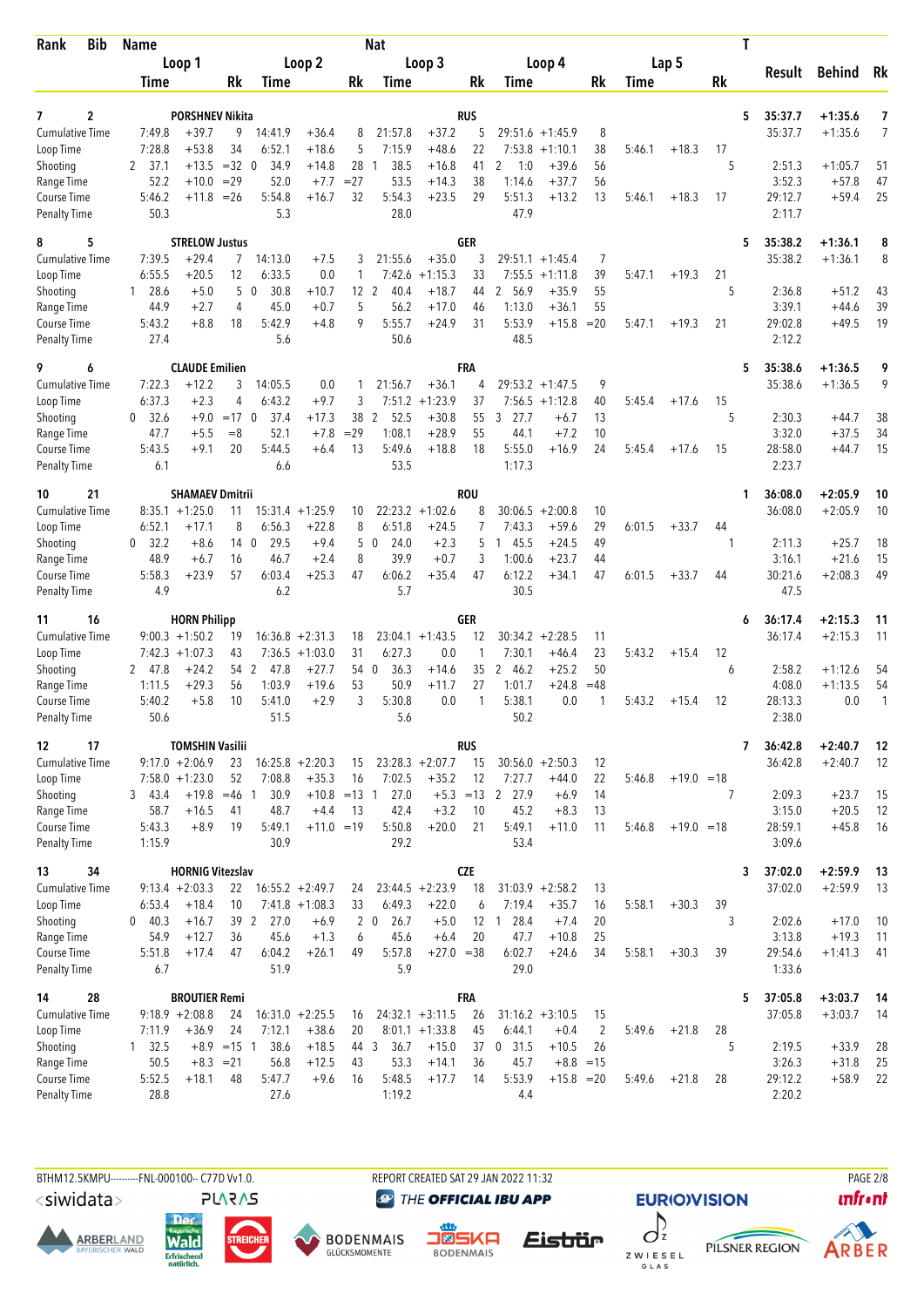| Bib<br>Rank                         | <b>Name</b>      |                                       |                |                           |                             |                    | <b>Nat</b>             |                               |                     |                     |                       |          |             |              |                | Τ                 |            |                                |
|-------------------------------------|------------------|---------------------------------------|----------------|---------------------------|-----------------------------|--------------------|------------------------|-------------------------------|---------------------|---------------------|-----------------------|----------|-------------|--------------|----------------|-------------------|------------|--------------------------------|
|                                     |                  | Loop 1                                |                |                           | Loop 2                      |                    |                        | Loop 3                        |                     |                     | Loop 4                |          |             | Lap 5        |                |                   |            |                                |
|                                     | Time             |                                       | Rk             | Time                      |                             | Rk                 | Time                   |                               | Rk                  | Time                |                       | Rk       | <b>Time</b> |              | Rk             | Result            | Behind     | Rk                             |
|                                     |                  |                                       |                |                           |                             |                    |                        |                               |                     |                     |                       |          |             |              |                |                   |            |                                |
| 15<br>18                            |                  |                                       |                | ANDERSEN Aleksander Fjeld |                             |                    |                        |                               | <b>NOR</b>          |                     |                       |          |             |              |                | 8<br>37:14.1      | $+3:12.0$  | 15                             |
| <b>Cumulative Time</b>              |                  | $8:59.8 + 1:49.7$                     | 18             |                           | $16:54.0 + 2:48.5$          | 23                 |                        | $23:52.7 + 2:32.1$            | 21                  | 31:24.8             | $+3:19.1$             | 16       |             |              |                | 37:14.1           | $+3:12.0$  | 15                             |
| Loop Time                           | 7:30.8<br>2 46.7 | $+55.8$<br>$+23.1$                    | 37<br>53       | -3<br>37.3                | $7:54.2 +1:20.7$<br>$+17.2$ | 40<br>$= 36$       | 6:58.7<br>24.2         | $+31.4$<br>$+2.5$             | 9<br>$=6$           | 7:32.1<br>2 29.5    | $+48.4$<br>$+8.5$     | 24<br>22 | 5:49.3      | $+21.5$      | 26<br>8        | 2:17.8            | $+32.2$    | 26                             |
| Shooting<br>Range Time              | 1:03.7           | $+21.5$                               | 52             | 55.6                      | $+11.3$                     | 39                 | 42.1                   | $+2.9$                        | 8                   | 46.4                | $+9.5$                | 19       |             |              |                | 3:27.8            | $+33.3$    | 29                             |
| Course Time                         | 5:36.2           | $+1.8$                                | 5              | 5:41.2                    | $+3.1$                      | 4                  | 5:48.0                 | $+17.2$                       | 11                  | 5:53.4              | $+15.3$               | 17       | 5:49.3      | $+21.5$      | 26             | 28:48.1           | $+34.8$    | 11                             |
| <b>Penalty Time</b>                 | 50.9             |                                       |                | 1:17.3                    |                             |                    | 28.6                   |                               |                     | 52.3                |                       |          |             |              |                | 3:29.2            |            |                                |
| 16<br>11                            |                  | <b>SCHMUCK Dominic</b>                |                |                           |                             |                    |                        |                               | <b>GER</b>          |                     |                       |          |             |              |                | 8<br>37:18.9      | $+3:16.8$  | 16                             |
| <b>Cumulative Time</b>              |                  | $8:22.4 +1:12.3$                      | 10             |                           | $15:53.3 + 1:47.8$          | 11                 | 22:55.9                | $+1:35.3$                     | 11                  |                     | $31:39.0 + 3:33.3$    | 19       |             |              |                | 37:18.9           | $+3:16.8$  | 16                             |
| Loop Time                           | 7:25.4           | +50.4                                 | 33             | 7:30.9                    | $+57.4$                     | 28                 | 7:02.6                 | $+35.3$                       | 13                  |                     | $8:43.1 + 1:59.4$     | 56       | 5:39.9      | $+12.1$      | 8              |                   |            |                                |
| Shooting                            | 2 41.6           | $+18.0$                               | 40             | 54.6<br>1                 | $+34.5$                     | 57                 | 26.4<br>1              | $+4.7$                        | 11                  | 4<br>1:0            | $+42.6$               | 57       |             |              | 8              | 3:06.2            | $+1:20.6$  | 55                             |
| Range Time                          | 58.6             | $+16.4$                               | 40             | 1:10.6                    | $+26.3$                     | 57                 | 42.7                   | $+3.5$                        | 13                  | 1:18.6              | $+41.7$               | 57       |             |              |                | 4:10.5            | $+1:16.0$  | 55                             |
| Course Time                         | 5:35.0           | $+0.6$                                | 2              | 5:49.4                    | $+11.3$                     | 22                 | 5:49.7                 | $+18.9 = 19$                  |                     | 5:45.5              | $+7.4$                | 8        | 5:39.9      | $+12.1$      | 8              | 28:39.5           | $+26.2$    | 7                              |
| <b>Penalty Time</b>                 | 51.8             |                                       |                | 30.8                      |                             |                    | 30.1                   |                               |                     | 1:39.0              |                       |          |             |              |                | 3:31.8            |            |                                |
| 15<br>17                            |                  | <b>RANTA Jaakko</b>                   |                |                           |                             |                    |                        |                               | <b>FIN</b>          |                     |                       |          |             |              |                | 37:20.6<br>6      | $+3:18.5$  | 17                             |
| <b>Cumulative Time</b>              |                  | $9:10.5 + 2:00.4$<br>$7:53.5 +1:18.5$ | 21<br>50       | 16:35.6<br>7:25.1         | $+2:30.1$<br>$+51.6$        | 17<br>25           |                        | $23:52.3 + 2:31.7$<br>$+49.4$ | 20<br>23            | 31:13.6<br>7:21.3   | $+3:07.9$<br>$+37.6$  | 14<br>17 | 6:07.0      | $+39.2$      |                | 37:20.6           | $+3:18.5$  | 17                             |
| Loop Time<br>Shooting               | 3 35.5           | $+11.9$                               | 29             | 29.6<br>-1                | $+9.5$                      | 6                  | 7:16.7<br>21.7<br>1    | 0.0                           | 1                   | 122.0               | $+1.0$                | 3        |             |              | 46<br>6        | 1:48.9            | $+3.3$     |                                |
| Range Time                          | 51.4             | $+9.2$                                | 28             | 47.6                      | $+3.3$                      | 11                 | 40.6                   | $+1.4$                        | 5                   | 40.7                | $+3.8$                | $=4$     |             |              |                | 3:00.3            | $+5.8$     | 2<br>2                         |
| Course Time                         | 5:46.5           | $+12.1$                               | $=29$          | 6:07.8                    | $+29.7$                     | 52                 | 6:06.9                 | $+36.1$                       | 48                  | 6:10.8              | $+32.7$               | 44       | 6:07.0      | $+39.2$      | 46             | 30:19.0           | $+2:05.7$  | 48                             |
| <b>Penalty Time</b>                 | 1:15.5           |                                       |                | 29.6                      |                             |                    | 29.2                   |                               |                     | 29.8                |                       |          |             |              |                | 2:44.2            |            |                                |
| 22<br>18                            |                  | <b>KAISER Simon</b>                   |                |                           |                             |                    |                        |                               | GER                 |                     |                       |          |             |              |                | 37:25.2<br>8      | $+3:23.1$  | 18                             |
| <b>Cumulative Time</b>              |                  | $10:30.5 + 3:20.4$                    | 54             |                           | $17:31.1 + 3:25.6$          | 36                 |                        | $24:58.1 + 3:37.5$            | 33                  |                     | $31:47.0 + 3:41.3$    | 22       |             |              |                | 37:25.2           | $+3:23.1$  | 18                             |
| Loop Time                           |                  | $8:45.5 + 2:10.5$                     | 58             | 7:00.6                    | $+27.1$                     | 10                 | 7:27.0                 | $+59.7$                       | 25                  | 6:48.9              | $+5.2$                | 5        | 5:38.2      | $+10.4$      | 7              |                   |            |                                |
| Shooting                            | 5 44.5           | $+20.9$                               | $=48$          | $\mathbf{1}$<br>34.8      | $+14.7$                     | $= 26$ 2           | 36.6                   | $+14.9$                       | 36                  | $\mathbf 0$<br>37.2 | $+16.2$               | 37       |             |              | 8              | 2:33.2            | $+47.6$    | 39                             |
| Range Time                          | 1:01.9           | $+19.7$                               | 50             | 52.7                      | $+8.4$                      | 32                 | 52.6                   | $+13.4$                       | 35                  | 55.0                | $+18.1$               | 37       |             |              |                | 3:42.2            | $+47.7$    | 41                             |
| Course Time<br><b>Penalty Time</b>  | 5:40.9<br>2:02.7 |                                       | $+6.5 = 12$    | 5:39.4<br>28.5            | $+1.3$                      | 2                  | 5:40.3<br>54.1         | $+9.5$                        | 3                   | 5:49.0<br>4.9       | $+10.9$               | 10       | 5:38.2      | $+10.4$      | $\overline{7}$ | 28:27.8<br>3:30.3 | $+14.5$    | 4                              |
|                                     |                  |                                       |                |                           |                             |                    |                        |                               |                     |                     |                       |          |             |              |                |                   |            |                                |
| 59<br>19                            |                  | <b>ZINGERLE David</b>                 |                |                           |                             |                    |                        |                               | IΤA                 |                     | $31:38.2 + 3:32.5$    |          |             |              |                | 37:28.2<br>3      | $+3:26.1$  | 19                             |
| <b>Cumulative Time</b><br>Loop Time | 6:58.0           | $10:03.0 + 2:52.9$<br>$+23.0$         | 43<br>15       | 17:11.0<br>7:08.0         | $+3:05.5$<br>$+34.5$        | 28<br>14           | 7:11.1                 | $24:22.1 + 3:01.5$<br>$+43.8$ | 25<br>18            | 7:16.1              | $+32.4$               | 18<br>12 | 5:50.0      | $+22.2 = 29$ |                | 37:28.2           | $+3:26.1$  | 19                             |
| Shooting                            | 30.8<br>1        | $+7.2$                                | 10             | 33.0<br>-1                | $+12.9$                     | 17                 | 28.9<br>-1             | $+7.2$                        | 20                  | $0$ 47.1            | $+26.1$               | 51       |             |              | 3              | 2:19.9            | $+34.3$    | 30                             |
| Range Time                          | 48.1             | $+5.9$                                | 12             | 51.4                      | $+7.1$                      | 24                 | 46.5                   | $+7.3$                        | $= 21$              | 1:04.7              | $+27.8$               | $= 51$   |             |              |                | 3:30.7            | $+36.2$    | 32                             |
| Course Time                         | 5:42.1           | $+7.7$                                | 15             | 5:46.2                    | $+8.1$                      | 15                 | 5:56.4                 | $+25.6$                       | 33                  | 6:06.1              | $+28.0$               | 39       | 5:50.0      | $+22.2 = 29$ |                | 29:20.8           | $+1:07.5$  | 28                             |
| <b>Penalty Time</b>                 | 27.7             |                                       |                | 30.3                      |                             |                    | 28.2                   |                               |                     | 5.2                 |                       |          |             |              |                | 1:31.5            |            |                                |
| 20<br>55                            |                  | <b>TRUSH Vitaliy</b>                  |                |                           |                             |                    |                        |                               | <b>UKR</b>          |                     |                       |          |             |              |                | 37:29.6<br>4      | $+3:27.5$  | 20                             |
| Cumulative Time                     |                  | $9:36.0 + 2:25.9$                     | 31             |                           | $16:47.6 + 2:42.1$          | 20                 |                        | $23:55.9 + 2:35.3$            | 23                  |                     | $31:44.8 + 3:39.1$    | 20       |             |              |                | 37:29.6           | $+3:27.5$  | 20                             |
| Loop Time                           | 6:35.0           | 0.0                                   | $=1$           | 7:11.6                    | $+38.1$                     | 19                 | 7:08.3                 | $+41.0$                       | 15                  |                     | $7:48.9 +1:05.2$      | 33       | 5:44.8      | $+17.0$      | 14             |                   |            |                                |
| Shooting                            | $0$ 23.6         | 0.0                                   |                | 29.7<br>1 1               | $+9.6$                      |                    | 7 <sub>1</sub><br>25.9 | $+4.2$                        |                     | 10 2 32.6           | $+11.6$               | 31       |             |              | 4              | 1:51.9            | $+6.3$     | 3                              |
| Range Time<br>Course Time           | 42.9             | $+0.7$<br>$+12.1 = 29$                | $\overline{2}$ | 44.3<br>5:55.8            | 0.0<br>$+17.7$              | $\mathbf{1}$<br>35 | 42.2<br>5:57.0         | $+3.0$<br>$+26.2$             | 9                   | 51.8<br>6:04.3      | $+14.9$<br>$+26.2$    | 35<br>35 |             |              | 14             | 3:01.2<br>29:28.4 | $+6.7$     | 3                              |
| <b>Penalty Time</b>                 | 5:46.5<br>5.6    |                                       |                | 31.4                      |                             |                    | 29.0                   |                               | 36                  | 52.8                |                       |          | 5:44.8      | $+17.0$      |                | 1:58.9            | $+1:15.1$  | 34                             |
| 46<br>21                            |                  | <b>STEGMAYR Gabriel</b>               |                |                           |                             |                    |                        |                               | <b>SWE</b>          |                     |                       |          |             |              |                | 37:29.7<br>4      | $+3:27.6$  | 21                             |
| <b>Cumulative Time</b>              |                  | $9:26.3 +2:16.2$                      | 27             | $16:15.9 + 2:10.4$        |                             | 14                 |                        | $23:26.3 +2:05.7$             | 14                  |                     | $31:36.9 + 3:31.2$    | 17       |             |              |                | 37:29.7           | $+3:27.6$  | 21                             |
| Loop Time                           | 6:41.3           | $+6.3$                                | 6              | 6:49.6                    | $+16.1$                     | 4                  | 7:10.4                 | $+43.1$                       | 17                  |                     | $8:10.6 + 1:26.9$     | 44       | 5:52.8      | $+25.0$      | 33             |                   |            |                                |
| Shooting                            | 0, 33.9          | $+10.3 = 21.0$                        |                | 20.1                      | 0.0                         | $\mathbf{1}$       | 29.2<br>$\overline{1}$ | $+7.5$                        | 21                  | 3, 41.1             | $+20.1$               | 42       |             |              | 4              | 2:04.4            | $+18.8$    | 12                             |
| Range Time                          | 51.1             | $+8.9$                                | 27             | 48.2                      | $+3.9$                      | 12                 | 45.4                   | $+6.2$                        | 18                  | 1:01.7              | $+24.8$               | $=48$    |             |              |                | 3:26.4            | $+31.9$    | 26                             |
| Course Time                         | 5:44.9           | $+10.5 = 24$                          |                | 5:56.4                    | $+18.3$                     | 39                 | 5:56.8                 | $+26.0$                       | 34                  | 5:53.8              | $+15.7$               | 19       | 5:52.8      | $+25.0$      | 33             | 29:24.7           | $+1:11.4$  | 31                             |
| <b>Penalty Time</b>                 | 5.3              |                                       |                | 4.9                       |                             |                    | 28.1                   |                               |                     | 1:15.0              |                       |          |             |              |                | 1:53.5            |            |                                |
| 56<br>22                            |                  | <b>LESIUK Taras</b>                   |                |                           |                             |                    |                        |                               | <b>UKR</b>          |                     |                       |          |             |              |                | 37:32.8<br>5      | $+3:30.7$  | 22                             |
| Cumulative Time                     |                  | $9:36.4 +2:26.3$                      | 32             |                           | $16:47.8 + 2:42.3$          | 21                 |                        | $23:47.7 + 2:27.1$            | 19                  |                     | $31:45.6 + 3:39.9$    | 21       |             |              |                | 37:32.8           | $+3:30.7$  | 22                             |
| Loop Time                           | 6:35.4           | $+0.4$                                | 3              | 7:11.4                    | $+37.9$                     | 18                 | 6:59.9                 | $+32.6 = 10$                  |                     |                     | $7:57.9$ +1:14.2      | 42       | 5:47.2      | $+19.4 = 22$ |                |                   |            |                                |
| Shooting<br>Range Time              | 0 29.0<br>46.6   | $+5.4$<br>$+4.4$                      | 6              | 27.3<br>7 1<br>44.4       | $+7.2$<br>$+0.1$            | $=2$               | 22.5<br>3 1<br>39.3    | $+0.8$<br>$+0.1$              | 3<br>$\overline{2}$ | 3, 26.6<br>44.2     | $+5.6 = 10$<br>$+7.3$ | 11       |             |              | 5              | 1:45.6<br>2:54.5  | 0.0<br>0.0 | $\mathbf{1}$<br>$\overline{1}$ |
| Course Time                         | 5:43.0           | $+8.6$                                | 17             | 5:56.5                    | $+18.4$                     | 40                 | 5:52.4                 | $+21.6$                       | 23                  | 5:58.8              | $+20.7$               | 29       | 5:47.2      | $+19.4 = 22$ |                | 29:17.9           | $+1:04.6$  | 27                             |
| <b>Penalty Time</b>                 | 5.7              |                                       |                | 30.4                      |                             |                    | 28.1                   |                               |                     | 1:14.8              |                       |          |             |              |                | 2:19.2            |            |                                |
|                                     |                  |                                       |                |                           |                             |                    |                        |                               |                     |                     |                       |          |             |              |                |                   |            |                                |

BTHM12.5KMPU---------FNL-000100-- C77D Vv1.0. REPORT CREATED SAT 29 JAN 2022 11:32 PAGE 3/8

<siwidata>

**ARBERLAND** 





**@** THE OFFICIAL IBU APP

**DENMAIS** 





**EURIO)VISION** 

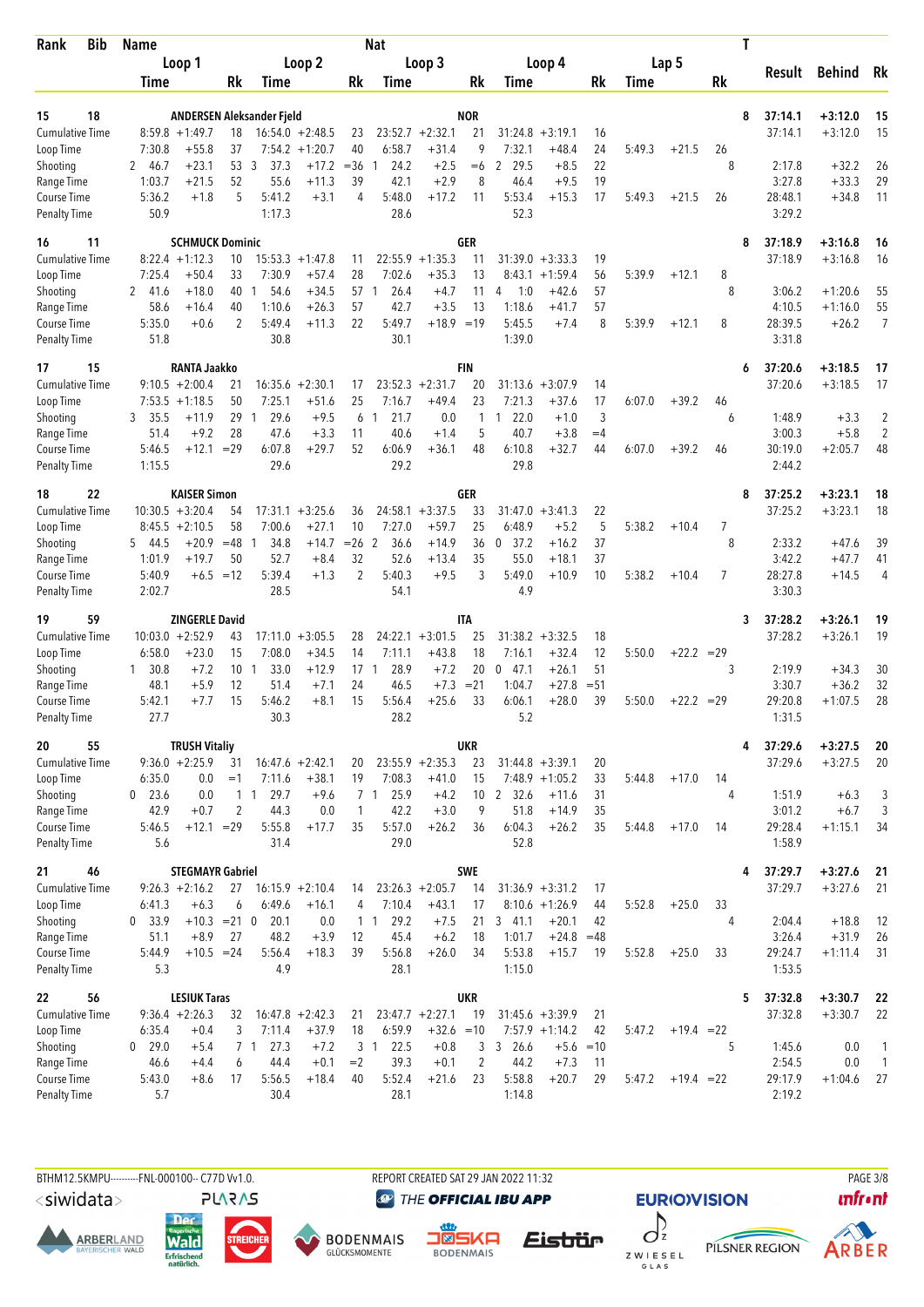| Bib<br>Rank                         | <b>Name</b>      |                                                |                 |                             |                                |             | <b>Nat</b>           |                                        |                  |                        |                                 |          |        |              |      | Τ |                    |                        |          |
|-------------------------------------|------------------|------------------------------------------------|-----------------|-----------------------------|--------------------------------|-------------|----------------------|----------------------------------------|------------------|------------------------|---------------------------------|----------|--------|--------------|------|---|--------------------|------------------------|----------|
|                                     |                  | Loop 1                                         |                 |                             | Loop 2                         |             |                      | Loop 3                                 |                  |                        | Loop 4                          |          |        | Lap 5        |      |   |                    |                        | Rk       |
|                                     | Time             |                                                | Rk              | Time                        |                                | Rk          | Time                 |                                        | Rk               | Time                   |                                 | Rk       | Time   |              | Rk   |   | Result             | <b>Behind</b>          |          |
|                                     |                  |                                                |                 |                             |                                |             |                      |                                        |                  |                        |                                 |          |        |              |      |   |                    |                        |          |
| 27<br>23<br><b>Cumulative Time</b>  |                  | <b>BRAUNHOFER Patrick</b><br>$9:48.4 + 2:38.3$ | 38              | 16:41.4                     | $+2:35.9$                      | 19          | 23:30.1              | $+2:09.5$                              | <b>ITA</b><br>17 |                        | $31:49.7 + 3:44.0$              | 23       |        |              |      | 5 | 37:43.4<br>37:43.4 | $+3:41.3$<br>$+3:41.3$ | 23<br>23 |
| Loop Time                           | 7:42.4           | $+1:07.4$                                      | 44              | 6:53.0                      | $+19.5$                        | 6           | 6:48.7               | $+21.4$                                | 5                | 8:19.6                 | $+1:35.9$                       | 48       | 5:53.7 | $+25.9$      | 34   |   |                    |                        |          |
| Shooting                            | 2 43.4           | $+19.8$                                        | $=46$           | 29.8<br>$\Omega$            | $+9.7$                         | 8           | 23.3<br>$\mathbf 0$  | $+1.6$                                 | 4                | 3 38.9                 | $+17.9$                         | 38       |        |              | 5    |   | 2:15.6             | $+30.0$                | 24       |
| Range Time                          | 1:00.6           | $+18.4$                                        | 46              | 46.9                        | $+2.6$                         | 9           | 41.5                 | $+2.3$                                 | 7                | 57.7                   | $+20.8$                         | 40       |        |              |      |   | 3:26.7             | $+32.2$                | 27       |
| Course Time                         | 5:52.9           | $+18.5$                                        | $=49$           | 6:00.1                      | $+22.0$                        | $=43$       | 6:01.9               | $+31.1$                                | 44               | 6:05.1                 | $+27.0$                         | 37       | 5:53.7 | $+25.9$      | 34   |   | 29:53.7            | $+1:40.4$              | 39       |
| <b>Penalty Time</b>                 | 48.8             |                                                |                 | 5.9                         |                                |             | 5.2                  |                                        |                  | 1:16.8                 |                                 |          |        |              |      |   | 2:17.0             |                        |          |
| 24<br>14                            |                  |                                                |                 | <b>MUKHAMEDZIANOV IInaz</b> |                                |             |                      |                                        | <b>RUS</b>       |                        |                                 |          |        |              |      | 8 | 37:46.7            | $+3:44.6$              | 24       |
| Cumulative Time                     |                  | $9:28.7 +2:18.6$                               | 29              |                             | $17:43.4 + 3:37.9$             | 42          | 24:55.0              | $+3:34.4$                              | 32               | 32:11.9                | $+4:06.2$                       | 28       |        |              |      |   | 37:46.7            | $+3:44.6$              | 24       |
| Loop Time                           |                  | $8:12.7 + 1:37.7$                              | 56              |                             | $8:14.7 + 1:41.2$              | 50          | 7:11.6               | $+44.3$                                | 19               | 7:16.9                 | $+33.2$                         | 13       | 5:34.8 | $+7.0$       | 6    |   |                    |                        |          |
| Shooting<br>Range Time              | 3 49.4<br>1:12.8 | $+25.8$<br>$+30.6$                             | 56<br>57        | 3<br>45.3<br>1:04.5         | $+25.2$<br>$+20.2$             | 53<br>54    | 37.4<br>1<br>53.6    | $+15.7$<br>$+14.4 = 39$                | 39               | 1<br>41.8<br>55.9      | $+20.8$<br>$+19.0$              | 43<br>38 |        |              | 8    |   | 2:54.1<br>4:06.8   | $+1:08.5$<br>$+1:12.3$ | 52<br>52 |
| Course Time                         | 5:44.1           | $+9.7$                                         | 22              | 5:53.1                      | $+15.0$                        | 29          | 5:48.1               | $+17.3 = 12$                           |                  | 5:51.4                 | $+13.3$                         | 14       | 5:34.8 | $+7.0$       | 6    |   | 28:51.5            | $+38.2$                | 12       |
| <b>Penalty Time</b>                 | 1:15.7           |                                                |                 | 1:17.1                      |                                |             | 29.8                 |                                        |                  | 29.5                   |                                 |          |        |              |      |   | 3:32.3             |                        |          |
| 25<br>48                            |                  | <b>DORFER Matthias</b>                         |                 |                             |                                |             |                      |                                        | GER              |                        |                                 |          |        |              |      | 5 | 37:48.8            | $+3:46.7$              | 25       |
| <b>Cumulative Time</b>              |                  | $9:27.3 +2:17.2$                               | 28              |                             | $17:09.8 + 3:04.3$             | 27          |                      | $23:54.2 +2:33.6$                      | 22               | 32:08.5                | $+4:02.8$                       | 26       |        |              |      |   | 37:48.8            | $+3:46.7$              | 25       |
| Loop Time                           | 6:39.3           | $+4.3$                                         | 5               | 7:42.5                      | $+1:09.0$                      | 35          | 6:44.4               | $+17.1$                                | 3                | 8:14.3                 | $+1:30.6$                       | 45       | 5:40.3 | $+12.5$      | $=9$ |   |                    |                        |          |
| Shooting                            | 31.8<br>0        | $+8.2$                                         | 12 <sup>2</sup> | 35.6                        | $+15.5$                        | 30          | 33.9<br>$\mathbf 0$  | $+12.2$                                | 28               | 3, 45.2                | $+24.2$                         | 48       |        |              | 5    |   | 2:26.6             | $+41.0$                | 35       |
| Range Time                          | 48.2             | $+6.0$                                         | 13              | 53.7                        | $+9.4$                         | 37          | 51.7                 | $+12.5$                                | 32               | 1:04.7                 | $+27.8$                         | $= 51$   |        |              |      |   | 3:38.3             | $+43.8$                | 38       |
| Course Time<br><b>Penalty Time</b>  | 5:46.3<br>4.8    | $+11.9$                                        | 28              | 5:56.1<br>52.6              | $+18.0 = 37$                   |             | 5:48.1<br>4.6        | $+17.3 = 12$                           |                  | 5:53.6<br>1:15.9       | $+15.5$                         | 18       | 5:40.3 | $+12.5$      | $=9$ |   | 29:04.4<br>2:18.0  | $+51.1$                | 20       |
|                                     |                  |                                                |                 |                             |                                |             |                      |                                        |                  |                        |                                 |          |        |              |      |   |                    |                        |          |
| 23<br>26<br>Cumulative Time         |                  | <b>MOLINARI Michele</b><br>$8:36.5 +1:26.4$    | 12              |                             | $15:57.1 + 1:51.6$             | 12          |                      | $23:21.0 + 2:00.4$                     | IΤΑ<br>13        |                        | $31:50.8 + 3:45.1$              | 25       |        |              |      | 5 | 37:50.8<br>37:50.8 | $+3:48.7$<br>$+3:48.7$ | 26<br>26 |
| Loop Time                           | 6:51.5           | $+16.5$                                        | 7               | 7:20.6                      | $+47.1$                        | 22          | 7:23.9               | $+56.6$                                | 24               | 8:29.8                 | $+1:46.1$                       | 49       | 6:00.0 | $+32.2$      | 41   |   |                    |                        |          |
| Shooting                            | 0, 31.5          | $+7.9$                                         | 11              | 33.2<br>$\overline{1}$      | $+13.1$                        | $=18$       | 33.0<br>-1           | $+11.3$                                | 26               | 3, 43.1                | $+22.1$                         | 46       |        |              | 5    |   | 2:20.9             | $+35.3$                | 33       |
| Range Time                          | 50.5             | $+8.3$                                         | $= 21$          | 49.8                        | $+5.5$                         | 17          | 49.6                 | $+10.4$                                | 24               | 1:01.0                 | $+24.1$                         | 46       |        |              |      |   | 3:30.9             | $+36.4$                | 33       |
| Course Time                         | 5:55.8           | $+21.4$                                        | 56              | 6:01.4                      | $+23.3$                        | 45          | 6:04.6               | $+33.8$                                | 46               | 6:13.4                 | $+35.3$                         | 49       | 6:00.0 | $+32.2$      | 41   |   | 30:15.2            | $+2:01.9$              | 47       |
| <b>Penalty Time</b>                 | 5.2              |                                                |                 | 29.4                        |                                |             | 29.7                 |                                        |                  | 1:15.4                 |                                 |          |        |              |      |   | 2:19.8             |                        |          |
| 20<br>27                            |                  | <b>BUTA George</b>                             |                 |                             |                                |             |                      |                                        | <b>ROU</b>       |                        |                                 |          |        |              |      | 6 | 37:59.0            | $+3:56.9$              | 27       |
| <b>Cumulative Time</b><br>Loop Time | 7:22.8           | $8:57.8 + 1:47.7$<br>$+47.8$                   | 16<br>32        | 17:09.4                     | $+3:03.9$<br>$8:11.6 + 1:38.1$ | 26<br>47    | 6:47.8               | $23:57.2 +2:36.6$<br>$+20.5$           | 24<br>4          | 7:53.2                 | $31:50.4 + 3:44.7$<br>$+1:09.5$ | 24<br>37 | 6:08.6 | $+40.8$      | 48   |   | 37:59.0            | $+3:56.9$              | 27       |
| Shooting                            | 39.0<br>1        | $+15.4$                                        | 38              | 3<br>41.7                   | $+21.6$                        | 49          | 28.6<br>$\mathbf{0}$ | $+6.9$                                 | 18               | $\overline{2}$<br>39.9 | $+18.9$                         | 40       |        |              | 6    |   | 2:29.4             | $+43.8$                | 36       |
| Range Time                          | 57.3             | $+15.1$                                        | 38              | 59.7                        | $+15.4$                        | $=48$       | 45.2                 | $+6.0$                                 | 16               | 58.5                   | $+21.6$                         | 41       |        |              |      |   | 3:40.7             | $+46.2$                | 40       |
| Course Time                         | 5:54.5           | $+20.1$                                        | 55              | 5:52.9                      | $+14.8$                        | 27          | 5:57.4               | $+26.6$                                | 37               | 6:00.8                 | $+22.7$                         | 31       | 6:08.6 | $+40.8$      | 48   |   | 29:54.2            | $+1:40.9$              | 40       |
| <b>Penalty Time</b>                 | 30.9             |                                                |                 | 1:19.0                      |                                |             | 5.2                  |                                        |                  | 53.9                   |                                 |          |        |              |      |   | 2:49.1             |                        |          |
| 28<br>43                            |                  | JORDE Sindre Fjellheim                         |                 |                             |                                |             |                      |                                        | <b>NOR</b>       |                        |                                 |          |        |              |      | 8 | 38:01.7            | $+3:59.6$              | 28       |
| Cumulative Time                     |                  | $10:26.5 + 3:16.4$                             |                 | $51$ $17:29.5$ $+3:24.0$    |                                | 35          |                      | $25:22.0 +4:01.4$                      | 38               |                        | $32:27.0 +4:21.3$               | 32       |        |              |      |   | 38:01.7            | $+3:59.6$              | 28       |
| Loop Time                           |                  | $7:50.5 +1:15.5$                               | 48              | 7:03.0                      | $+29.5$                        | 11          |                      | $7:52.5 +1:25.2$                       | 38               | 7:05.0                 | $+21.3$                         | 8        | 5:34.7 | $+6.9$       | 5    |   |                    |                        |          |
| Shooting                            | 3 37.9           | $+14.3$                                        | $=35$ 1         | 33.2                        | $+13.1$                        | $=18$ 3     | 35.1                 | $+13.4$                                | 33               | 22.4<br>$\overline{1}$ | $+1.4$                          | $=4$     |        |              | 8    |   | 2:08.8             | $+23.2$                | -14      |
| Range Time<br>Course Time           | 54.7<br>5:38.8   | $+12.5$<br>$+4.4$                              | 35<br>8         | 50.1<br>5:42.4              | $+5.8$<br>$+4.3$               | 19<br>6     | 54.5<br>5:40.0       | $+15.3$<br>$+9.2$                      | 43<br>2          | 42.4<br>5:52.3         | $+5.5$<br>$+14.2$               | 7<br>16  | 5:34.7 | $+6.9$       | 5    |   | 3:21.7<br>28:28.2  | $+27.2$<br>$+14.9$     | 20<br>5  |
| <b>Penalty Time</b>                 | 1:17.0           |                                                |                 | 30.5                        |                                |             | 1:18.0               |                                        |                  | 30.2                   |                                 |          |        |              |      |   | 3:35.8             |                        |          |
| 12<br>29                            |                  | <b>CERVENKA Vaclav</b>                         |                 |                             |                                |             |                      |                                        | <b>USA</b>       |                        |                                 |          |        |              |      | 8 | 38:02.4            | $+4:00.3$              | 29       |
| Cumulative Time                     |                  | $9:08.3 +1:58.2$                               | 20              |                             | $16:13.4 + 2:07.9$             | 13          |                      | $23:29.2 + 2:08.6$                     | 16               |                        | $32:08.6 +4:02.9$               | 27       |        |              |      |   | 38:02.4            | $+4:00.3$              | 29       |
| Loop Time                           |                  | $8:04.3 +1:29.3$                               | 54              | 7:05.1                      | $+31.6$                        | 12          | 7:15.8               | $+48.5$                                | 21               |                        | $8:39.4 +1:55.7$                | 54       | 5:53.8 | $+26.0$      | 35   |   |                    |                        |          |
| Shooting                            | 3, 37.3          | $+13.7$                                        | 34 0            | 34.3                        | $+14.2$                        | 24 1        | 27.0                 | $+5.3$                                 | $=13$            | 4 32.9                 | $+11.9$                         | 32       |        |              | 8    |   | 2:11.6             | $+26.0 = 19$           |          |
| Range Time                          | 54.2             | $+12.0$                                        | $= 33$          | 51.0                        |                                | $+6.7 = 21$ | 43.2                 | $+4.0$                                 | 14               | 51.3                   | $+14.4$                         | 34       |        |              |      |   | 3:19.7             | $+25.2$                | - 18     |
| Course Time                         | 5:53.7           | $+19.3$                                        | 52              | 6:08.6                      | $+30.5$                        | 53          | 6:02.5               | $+31.7$                                | 45               | 6:04.4                 | $+26.3$                         | 36       | 5:53.8 | $+26.0$      | 35   |   | 30:03.0            | $+1:49.7$              | 43       |
| <b>Penalty Time</b>                 | 1:16.4           |                                                |                 | 5.4                         |                                |             | 30.0                 |                                        |                  | 1:43.7                 |                                 |          |        |              |      |   | 3:35.6             |                        |          |
| 30<br>47                            |                  | <b>MEUNIER Ambroise</b>                        |                 |                             |                                |             |                      |                                        | <b>FRA</b>       |                        |                                 |          |        |              |      | 5 | 38:06.5            | $+4:04.4$              | 30       |
| <b>Cumulative Time</b><br>Loop Time | 7:15.8           | $10:01.8 + 2:51.7$<br>$+40.8$                  | 42<br>28        | 7:21.2                      | $17:23.0 +3:17.5$<br>$+47.7$   | 34<br>23    |                      | $24:53.7 + 3:33.1$<br>$7:30.7 +1:03.4$ | 31<br>28         | 7:26.0                 | $32:19.7 +4:14.0$<br>$+42.3$    | 30<br>19 | 5:46.8 | $+19.0 = 18$ |      |   | 38:06.5            | $+4:04.4$              | 30       |
| Shooting                            | 142.5            | $+18.9$                                        | 42 1            | 38.0                        | $+17.9$ =41 2                  |             | 27.6                 | $+5.9$                                 | 16               | $1 \t31.8$             | $+10.8$                         | 27       |        |              | 5    |   | 2:20.0             | $+34.4$                | -31      |
| Range Time                          | 58.3             | $+16.1$                                        | 39              | 55.5                        | $+11.2$                        | 38          | 45.3                 | $+6.1$                                 | 17               | 47.1                   | $+10.2$                         | 22       |        |              |      |   | 3:26.2             | $+31.7 = 23$           |          |
| Course Time                         | 5:47.6           | $+13.2 = 34$                                   |                 | 5:54.9                      | $+16.8$                        | 33          | 5:49.7               | $+18.9 = 19$                           |                  | 6:07.8                 | $+29.7$                         | 41       | 5:46.8 | $+19.0 = 18$ |      |   | 29:26.8            | $+1:13.5$              | - 33     |
| <b>Penalty Time</b>                 | 29.9             |                                                |                 | 30.8                        |                                |             | 55.7                 |                                        |                  | 31.0                   |                                 |          |        |              |      |   | 2:27.6             |                        |          |

<siwidata>

**ARBERLAND** 







REPORT CREATED SAT 29 JAN 2022 11:32

**@** THE OFFICIAL IBU APP

**EURIO)VISION**  $\int_{z}$ PILSNER REGION



Z W I E S E L<br>G L A S

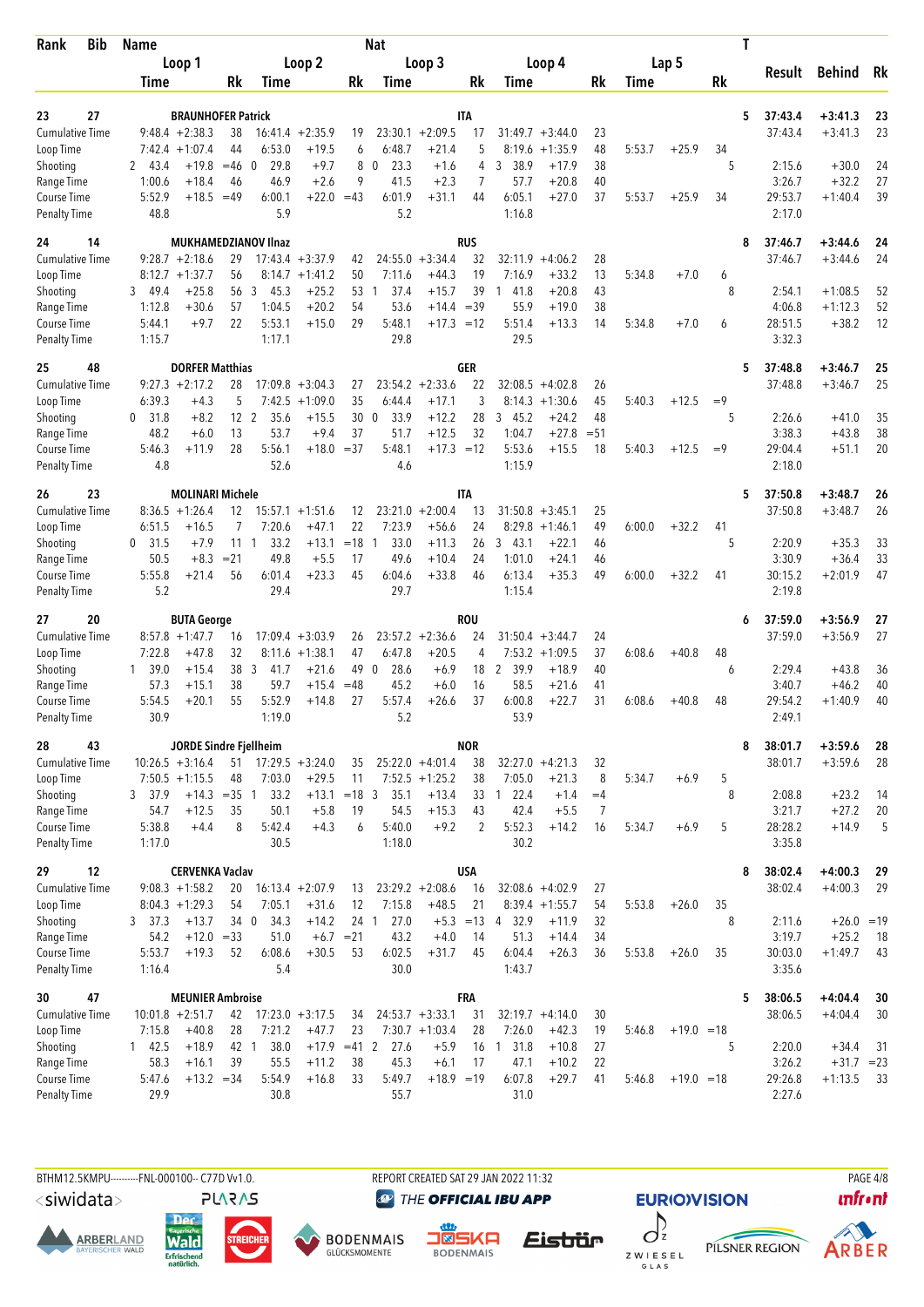| <b>Bib</b><br>Rank                  | <b>Name</b>                             |                                                       |                     | Nat                                          |            |                                           |              |                   | Τ              |                   |              |              |
|-------------------------------------|-----------------------------------------|-------------------------------------------------------|---------------------|----------------------------------------------|------------|-------------------------------------------|--------------|-------------------|----------------|-------------------|--------------|--------------|
|                                     | Loop 1                                  | Loop 2                                                |                     | Loop 3                                       |            | Loop 4                                    |              | Lap 5             |                | Result            | Behind       | Rk           |
|                                     | Time                                    | Rk<br>Time                                            | Rk                  | Time                                         | Rk         | Time                                      | Rk           | Time              | Rk             |                   |              |              |
| 45<br>31                            |                                         | PERVUSHIN Mikhail                                     |                     |                                              | <b>RUS</b> |                                           |              |                   | 7              | 38:15.3           | +4:13.2      | 31           |
| <b>Cumulative Time</b>              | $10:28.5 + 3:18.4$                      | 52<br>$18:29.3 + 4:23.8$                              | 53                  | $25:34.3 +4:13.7$                            | 43         | $32:22.7 +4:17.0$                         | 31           |                   |                | 38:15.3           | $+4:13.2$    | 31           |
| Loop Time                           | $7:49.5 +1:14.5$                        | 47<br>$8:00.8 + 1:27.3$                               | 42                  | 7:05.0<br>$+37.7$                            | 14         | 6:48.4<br>$+4.7$                          | 4            | 5:52.6<br>$+24.8$ | 32             |                   |              |              |
| Shooting                            | $+19.6$<br>3, 43.2                      | 44<br>41.0<br>3                                       | $+20.9$<br>48       | 24.2<br>$+2.5$<br>1                          | $=6$       | 28.3<br>$+7.3$<br>0                       | 19           |                   | 7              | 2:16.9            | $+31.3$      | 25           |
| Range Time                          | 1:00.5<br>$+18.3$                       | 45<br>1:00.8                                          | $+16.5$<br>50       | 42.6<br>$+3.4 = 11$                          |            | 45.7<br>$+8.8$                            | $=15$        |                   |                | 3:29.6            | $+35.1$      | 31           |
| Course Time<br><b>Penalty Time</b>  | 5:34.4<br>1:14.6                        | 5:42.7<br>0.0<br>1<br>1:17.3                          | 8<br>$+4.6$         | 5:53.9<br>$+23.1$<br>28.5                    | $= 25$     | 5:56.6<br>$+18.5$<br>6.0                  | 27           | 5:52.6<br>$+24.8$ | 32             | 29:00.2<br>3:06.5 | $+46.9$      | 17           |
| 32<br>44                            |                                         | <b>BUTA Florin-Catalin</b>                            |                     |                                              | <b>ROU</b> |                                           |              |                   | 4              | 38:16.7           | +4:14.6      | 32           |
| Cumulative Time                     | $9:47.1 + 2:37.0$                       | 37<br>$17:35.2 + 3:29.7$                              | 39                  | $25:05.2 + 3:44.6$                           | 34         | $32:13.5 + 4:07.8$                        | 29           |                   |                | 38:16.7           | $+4:14.6$    | 32           |
| Loop Time                           | 7:10.1<br>+35.1<br>33.9<br>$+10.3$<br>1 | $= 21$<br>$7:48.1 + 1:14.6$<br>$= 21$ 2<br>37.1       | 36<br>$+17.0$<br>35 | 7:30.0<br>$+1:02.7$<br>34.2<br>$+12.5$<br>1  | 27<br>29   | 7:08.3<br>$+24.6$<br>0<br>28.0<br>$+7.0$  | 10<br>15     | 6:03.2<br>$+35.4$ | 45<br>4        | 2:13.4            | $+27.8$      |              |
| Shooting<br>Range Time              | 50.9<br>$+8.7$                          | 53.0<br>$= 25$                                        | 35<br>$+8.7$        | 51.9<br>$+12.7$                              | 33         | 50.4<br>$+13.5$                           | 32           |                   |                | 3:26.2            | $+31.7$      | 21<br>$= 23$ |
| Course Time                         | 5:50.1<br>$+15.7$                       | 6:00.1<br>41                                          | $+22.0 = 43$        | 6:08.2<br>$+37.4$                            | 50         | $+33.8$<br>6:11.9                         | 45           | 6:03.2<br>$+35.4$ | 45             | 30:13.5           | $+2:00.2$    | 46           |
| <b>Penalty Time</b>                 | 29.1                                    | 54.9                                                  |                     | 29.9                                         |            | 5.9                                       |              |                   |                | 1:59.9            |              |              |
| 32<br>33                            |                                         | <b>BOCHARNIKOV Sergey</b>                             |                     |                                              | BLR        |                                           |              |                   | 6              | 38:20.6           | $+4:18.5$    | 33           |
| <b>Cumulative Time</b><br>Loop Time | $9:37.2 +2:27.1$<br>7:17.2<br>$+42.2$   | 33<br>$17:19.5 + 3:14.0$<br>30<br>7:42.3<br>$+1:08.8$ | 30<br>34            | $25:18.9 + 3:58.3$<br>$7:59.4$ +1:32.1       | 37<br>43   | 32:37.3<br>$+4:31.6$<br>$+34.7$<br>7:18.4 | 33<br>$=14$  | 5:43.3<br>$+15.5$ | 13             | 38:20.6           | $+4:18.5$    | 33           |
| Shooting                            | 145.8<br>$+22.2$                        | 52 2<br>37.6                                          | $+17.5$<br>39       | 54.6<br>$+32.9$<br>2                         | 56         | 30.5<br>$+9.5$<br>1                       | 24           |                   | 6              | 2:48.5            | $+1:02.9$    | 49           |
| Range Time                          | $+23.8$<br>1:06.0                       | 53<br>57.3                                            | 45<br>$+13.0$       | 1:14.9<br>$+35.7$                            | 57         | 48.7<br>+11.8                             | 27           |                   |                | 4:06.9            | $+1:12.4$    | 53           |
| Course Time                         | 5:40.9                                  | $+6.5 = 12$<br>5:49.1                                 | $+11.0 = 19$        | 5:45.3<br>$+14.5$                            | 8          | 5:54.9<br>$+16.8$                         | 23           | 5:43.3<br>$+15.5$ | 13             | 28:53.5           | $+40.2$      | 14           |
| <b>Penalty Time</b>                 | 30.3                                    | 55.9                                                  |                     | 59.2                                         |            | 34.7                                      |              |                   |                | 3:00.1            |              |              |
| 25<br>34                            | <b>USOV Mihail</b>                      |                                                       |                     |                                              | <b>MDA</b> |                                           |              |                   | 9              | 38:42.5           | +4:40.4      | 34           |
| <b>Cumulative Time</b>              | $8:50.6 + 1:40.5$<br>$+20.6$<br>6:55.6  | $17:18.3 + 3:12.8$<br>15<br>13<br>$+1:54.2$           | 29<br>55            | $25:07.2 +3:46.6$<br>7:48.9<br>$+1:21.6$     | 35<br>35   | $32:53.0 +4:47.3$<br>$7:45.8 + 1:02.1$    | 35<br>31     | 5:49.5<br>$+21.7$ | 27             | 38:42.5           | $+4:40.4$    | 34           |
| Loop Time<br>Shooting               | $+2.5$<br>$1 \quad 26.1$                | 8:27.7<br>3<br>39.5<br>4                              | $+19.4$<br>45 2     | 36.0<br>$+14.3$                              | 34         | 2<br>28.1<br>$+7.1$                       | $=16$        |                   | 9              | 2:09.8            | $+24.2 = 16$ |              |
| Range Time                          | 42.2                                    | 0.0<br>1<br>57.0                                      | $+12.7$<br>44       | 53.4<br>$+14.2$                              | 37         | 45.3<br>$+8.4$                            | 14           |                   |                | 3:17.9            | $+23.4$      | -16          |
| Course Time                         | 5:44.9<br>$+10.5$                       | 5:49.2<br>$= 24$                                      | 21<br>$+11.1$       | 6:00.0<br>$+29.2$                            | 42         | 6:05.6<br>$+27.5$                         | 38           | 5:49.5<br>$+21.7$ | 27             | 29:29.2           | $+1:15.9$    | 35           |
| <b>Penalty Time</b>                 | 28.4                                    | 1:41.4                                                |                     | 55.4                                         |            | 54.8                                      |              |                   |                | 4:00.2            |              |              |
| 41<br>35                            |                                         | <b>DOTSENKO Andriy</b>                                |                     |                                              | <b>UKR</b> |                                           |              |                   | 6              | 38:46.7           | $+4:44.6$    | 35           |
| <b>Cumulative Time</b><br>Loop Time | $10:33.3 + 3:23.2$<br>$7:58.3 +1:23.3$  | 55<br>$17:58.8 + 3:53.3$<br>53<br>7:25.5              | 48<br>26<br>$+52.0$ | $24:51.6 + 3:31.0$<br>6:52.8<br>$+25.5$      | 30<br>8    | 32:48.8<br>$+4:43.1$<br>$7:57.2 +1:13.5$  | 34<br>41     | 5:57.9<br>$+30.1$ | 38             | 38:46.7           | $+4:44.6$    | 35           |
| Shooting                            | 34.9<br>$+11.3$<br>3                    | 28<br>36.9<br>-1                                      | $+16.8$<br>34 0     | 22.4<br>$+0.7$                               | 2          | 2 21.0<br>0.0                             | $\mathbf{1}$ |                   | 6              | 1:55.5            | $+9.9$       | 5            |
| Range Time                          | 50.6<br>$+8.4$                          | 55.9<br>24                                            | 40<br>$+11.6$       | 39.2<br>0.0                                  | 1          | 37.7<br>$+0.8$                            | 2            |                   |                | 3:03.4            | $+8.9$       | $=6$         |
| Course Time                         | 5:49.0<br>+14.6                         | $= 38$<br>6:00.0                                      | $+21.9$<br>42       | 6:07.7<br>$+36.9$                            | 49         | 6:18.5<br>$+40.4$                         | 53           | 5:57.9<br>$+30.1$ | 38             | 30:13.1           | $+1:59.8$    | 45           |
| <b>Penalty Time</b>                 | 1:18.6                                  | 29.5                                                  |                     | 5.8                                          |            | 1:01.0                                    |              |                   |                | 2:55.1            |              |              |
| 36<br>40                            |                                         | <b>MAGAZEEV Pavel</b>                                 |                     |                                              | <b>MDA</b> |                                           |              |                   | 9              | 38:46.8           | $+4:44.7$    | 36           |
| <b>Cumulative Time</b><br>Loop Time | $10:12.2 + 3:02.1$<br>$7:40.2 +1:05.2$  | $18:01.0 + 3:55.5$<br>48<br>$7:48.8$ +1:15.3<br>41    | 49<br>38            | $25:32.9 +4:12.3$<br>$7:31.9 +1:04.6$        | 42<br>29   | $32:59.6 +4:53.9$<br>7:26.7<br>$+43.0$    | 36<br>21     | 5:47.2            | $+19.4 = 22$   | 38:46.8           | $+4:44.7$    | 36           |
| Shooting                            | 2 36.9<br>$+13.3$                       | 31 <sub>3</sub><br>30.2                               | $+10.1$             | 9 2 34.3<br>$+12.6 = 30$                     |            | 28.2<br>$+7.2$<br>2                       | 18           |                   | 9              | 2:09.8            | $+24.2 = 16$ |              |
| Range Time                          | 53.6<br>$+11.4$                         | 32<br>49.5                                            | $+5.2$<br>16        | 53.6<br>$+14.4 = 39$                         |            | 45.9<br>$+9.0$                            | 17           |                   |                | 3:22.6            | $+28.1$      | -21          |
| Course Time                         | 5:54.4<br>$+20.0$                       | 54<br>5:41.6                                          | 5<br>$+3.5$         | 5:43.3<br>$+12.5$                            | 4          | 5:45.2<br>$+7.1$                          | 7            | 5:47.2            | $+19.4 = 22$   | 28:51.7           | $+38.4$      | 13           |
| <b>Penalty Time</b>                 | 52.2                                    | 1:17.7                                                |                     | 54.9                                         |            | 55.5                                      |              |                   |                | 4:00.4            |              |              |
| 36<br>37                            |                                         | <b>LOMBARDOT Oscar</b>                                |                     |                                              | FRA        |                                           |              |                   | 7              | 38:56.3           | $+4:54.2$    | 37           |
| <b>Cumulative Time</b><br>Loop Time | $9:22.0 +2:11.9$<br>6:57.0<br>$+22.0$   | 25<br>$17:35.0 + 3:29.5$<br>14<br>$8:13.0 +1:39.5$    | 38<br>49            | $24:34.9 + 3:14.3$<br>6:59.9<br>$+32.6 = 10$ | 28         | $33:08.5 + 5:02.8$<br>$8:33.6 +1:49.9$    | 37<br>51     | $+20.0$<br>5:47.8 | 24             | 38:56.3           | $+4:54.2$    | 37           |
| Shooting                            | $+19.4$<br>043.0                        | 43 3<br>40.6                                          | $+20.5$<br>47 0     | 41.5<br>$+19.8$                              | 46         | 4 43.2<br>$+22.2$                         | 47           |                   | $\overline{7}$ | 2:48.4            | $+1:02.8$    | 48           |
| Range Time                          | 1:01.0<br>$+18.8$                       | 1:01.2<br>47                                          | $+16.9$<br>51       | 58.4<br>$+19.2$                              | 48         | 1:00.9<br>$+24.0$                         | 45           |                   |                | 4:01.5            | $+1:07.0$    | 51           |
| Course Time                         | 5:50.5<br>$+16.1$                       | 43<br>5:55.9                                          | $+17.8$<br>36       | 5:55.8<br>$+25.0$                            | 32         | 5:52.1<br>$+14.0$                         | 15           | 5:47.8<br>$+20.0$ | 24             | 29:22.1           | $+1:08.8$    | 29           |
| <b>Penalty Time</b>                 | 5.5                                     | 1:15.9                                                |                     | 5.6                                          |            | 1:40.6                                    |              |                   |                | 3:07.8            |              |              |
| 13<br>38                            |                                         | <b>POVARNITSYN Alexander</b>                          |                     |                                              | <b>RUS</b> |                                           |              |                   | 10             | 38:56.5           | $+4:54.4$    | 38           |
| <b>Cumulative Time</b><br>Loop Time | $8:48.3 +1:38.2$<br>$7:41.3 +1:06.3$    | $17:03.3 + 2:57.8$<br>14<br>42<br>$8:15.0 +1:41.5$    | 25<br>51            | $25:32.4 +4:11.8$<br>$8:29.1 + 2:01.8$       | 41<br>53   | $33:16.2 + 5:10.5$<br>$7:43.8 +1:00.1$    | 42<br>30     | 5:40.3<br>$+12.5$ | $=9$           | 38:56.5           | $+4:54.4$    | 38           |
| Shooting                            | 2 44.5                                  | $+20.9 = 48$ 3<br>45.0                                | $+24.9$<br>52 3     | 38.7<br>$+17.0$                              |            | 42 2 34.2<br>$+13.2$                      | 35           |                   | 10             | 2:42.6            | $+57.0$      | 44           |
| Range Time                          | 1:00.0<br>$+17.8$                       | 1:02.6<br>44                                          | $+18.3$<br>52       | 54.0<br>$+14.8$                              | 41         | 51.9<br>$+15.0$                           | 36           |                   |                | 3:48.5            | $+54.0$      | 44           |
| Course Time                         | 5:49.0                                  | 5:54.3<br>$+14.6 = 38$                                | $+16.2$<br>30       | 5:54.0<br>$+23.2 = 27$                       |            | 5:55.5<br>$+17.4$                         | 26           | 5:40.3<br>$+12.5$ | $=9$           | 29:13.1           | $+59.8$      | 26           |
| <b>Penalty Time</b>                 | 52.3                                    | 1:18.0                                                |                     | 1:41.0                                       |            | 56.3                                      |              |                   |                | 4:47.8            |              |              |

<siwidata>

**ARBERLAND** 







REPORT CREATED SAT 29 JAN 2022 11:32

**@** THE OFFICIAL IBU APP

 $\int_{z}$ Eistrür Z W I E S E L<br>G L A S

**EURIO)VISION** PILSNER REGION



**PAGE 5/8**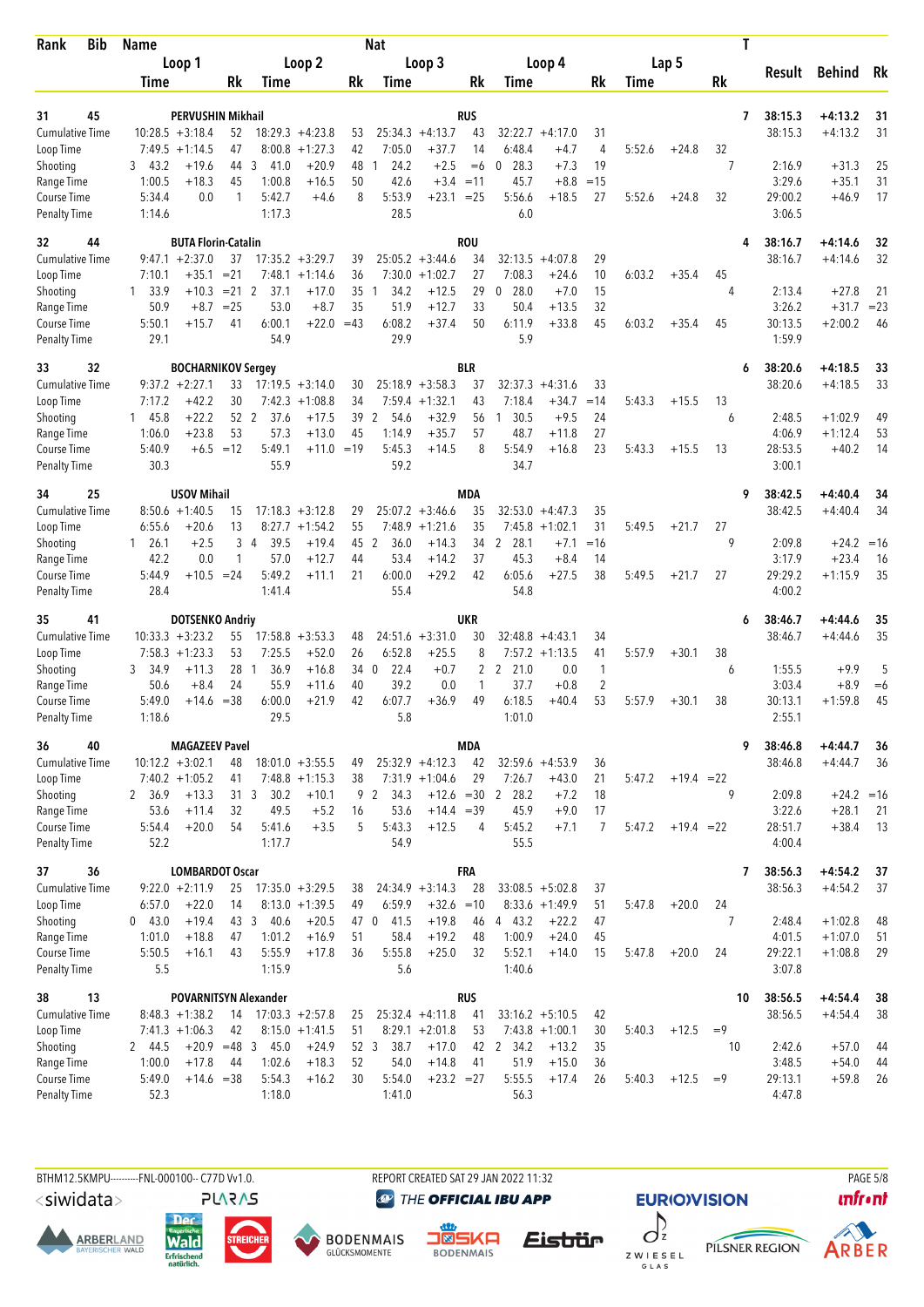| <b>Bib</b><br>Rank                  | <b>Name</b>                    |                                |                                         |                 | Nat                     |                                       |                  |                        |                                        |             |        |              | Τ       |                    |                        |          |
|-------------------------------------|--------------------------------|--------------------------------|-----------------------------------------|-----------------|-------------------------|---------------------------------------|------------------|------------------------|----------------------------------------|-------------|--------|--------------|---------|--------------------|------------------------|----------|
|                                     | Loop 1                         |                                | Loop 2                                  |                 |                         | Loop 3                                |                  |                        | Loop 4                                 |             |        | Lap 5        |         |                    |                        |          |
|                                     | Time                           | Rk                             | Time                                    | Rk              | Time                    |                                       | Rk               | Time                   |                                        | Rk          | Time   |              | Rk      | Result             | <b>Behind</b>          | Rk       |
|                                     |                                |                                |                                         |                 |                         |                                       |                  |                        |                                        |             |        |              |         |                    |                        |          |
| 38<br>39<br><b>Cumulative Time</b>  | $9:56.6 + 2:46.5$              | <b>TULATSIN Ivan</b><br>39     | $17:53.9 + 3:48.4$                      |                 |                         | $25:22.8 + 4:02.2$                    | <b>BLR</b><br>39 |                        | $33:13.4 + 5:07.7$                     | 39          |        |              | 10      | 38:59.3<br>38:59.3 | $+4:57.2$<br>$+4:57.2$ | 39<br>39 |
| Loop Time                           | 7:29.6                         | 35<br>$+54.6$                  | 7:57.3<br>$+1:23.8$                     | 47<br>41        |                         | $7:28.9 +1:01.6$                      | 26               | 7:50.6                 | $+1:06.9$                              | $= 34$      | 5:45.9 | $+18.1$      | 16      |                    |                        |          |
| Shooting                            | 2 31.9                         | 13 <sup>3</sup><br>$+8.3$      | 37.9<br>$+17.8$                         |                 | 40 2<br>24.7            | $+3.0$                                | 8                | 3, 26.0                | $+5.0$                                 | 9           |        |              | 10      | 2:00.6             | $+15.0$                | 7        |
| Range Time                          | 48.7                           | 15<br>$+6.5$                   | 52.9<br>$+8.6$                          | $= 33$          | 41.1                    | $+1.9$                                | 6                | 40.7                   | $+3.8$                                 | $=4$        |        |              |         | 3:03.4             | $+8.9$                 | $=6$     |
| Course Time                         | 5:47.3                         | 33<br>$+12.9$                  | 5:45.3<br>$+7.2$                        | 14              | 5:54.0                  | $+23.2 = 27$                          |                  | 5:48.8                 | $+10.7$                                | 9           | 5:45.9 | $+18.1$      | 16      | 29:01.3            | $+48.0$                | 18       |
| <b>Penalty Time</b>                 | 53.5                           |                                | 1:19.0                                  |                 | 53.7                    |                                       |                  | 1:21.0                 |                                        |             |        |              |         | 4:27.4             |                        |          |
| 31<br>40                            |                                | <b>PUCHIANU Cornel</b>         |                                         |                 |                         |                                       | <b>ROU</b>       |                        |                                        |             |        |              | 7       | 38:59.8            | $+4:57.7$              | 40       |
| Cumulative Time                     | $9:58.2 +2:48.1$               | 41                             | $17:21.8 + 3:16.3$                      | 32              |                         | $24:35.2 +3:14.6$                     | 29               |                        | $33:09.8 + 5:04.1$                     | 38          |        |              |         | 38:59.8            | $+4:57.7$              | 40       |
| Loop Time                           | $7:39.2 +1:04.2$               | 40                             | 7:23.6<br>$+50.1$                       | 24              | 7:13.4                  | $+46.1$                               | 20               | 8:34.6                 | $+1:50.9$                              | 52          | 5:50.0 | $+22.2 = 29$ |         |                    |                        |          |
| Shooting                            | 2 45.2                         | $+21.6$<br>50                  | 34.0<br>$+13.9$<br>$\mathbf{1}$         | 23              | 34.7<br>1               | $+13.0$                               | 32               | 3<br>49.1              | $+28.1$                                | 53          |        |              | 7       | 2:43.1             | $+57.5$                | 46       |
| Range Time<br>Course Time           | 1:01.5<br>5:42.4               | $+19.3$<br>49<br>$+8.0$<br>16  | 51.1<br>$+6.8$<br>6:02.3<br>$+24.2$     | 23<br>46        | 51.6<br>5:48.6          | $+12.4$<br>$+17.8$                    | 31<br>15         | 1:12.9<br>6:02.1       | $+36.0$<br>$+24.0$                     | 54<br>32    | 5:50.0 | $+22.2 = 29$ |         | 3:57.1<br>29:25.4  | $+1:02.6$<br>$+1:12.1$ | 50<br>32 |
| <b>Penalty Time</b>                 | 55.2                           |                                | 30.2                                    |                 | 33.2                    |                                       |                  | 1:19.5                 |                                        |             |        |              |         | 3:18.1             |                        |          |
| 29<br>41                            |                                | <b>DYUSSENOV Asset</b>         |                                         |                 |                         |                                       | KAZ              |                        |                                        |             |        |              | 9       | 39:08.2            | $+5:06.1$              | 41       |
| <b>Cumulative Time</b>              | $10:21.7 + 3:11.6$             | 50                             | 17:38.2<br>$+3:32.7$                    | 41              |                         | $26:08.9 + 4:48.3$                    | 49               | 33:27.3                | $+5:21.6$                              | 43          |        |              |         | 39:08.2            | $+5:06.1$              | 41       |
| Loop Time                           | $8:10.7 + 1:35.7$              | 55                             | $+43.0$<br>7:16.5                       | 21              |                         | $8:30.7 +2:03.4$                      | 55               | 7:18.4                 | $+34.7$                                | $=14$       | 5:40.9 | $+13.1$      | 11      |                    |                        |          |
| Shooting                            | 50.4<br>3                      | $+26.8$<br>57                  | 38.5<br>$+18.4$<br>-1                   | 43 4            | 47.5                    | $+25.8$                               | 53               | 32.0<br>1              | $+11.0$                                | 28          |        |              | 9       | 2:48.6             | $+1:03.0$              | 50       |
| Range Time                          | 1:11.0                         | 55<br>$+28.8$                  | $+12.2$<br>56.5                         | 42              | 58.6                    | $+19.4$                               | 49               | 49.5                   | $+12.6$                                | 28          |        |              |         | 3:55.6             | $+1:01.1$              | 49       |
| Course Time                         | 5:47.1<br>1:12.6               | 32<br>$+12.7$                  | 5:50.8<br>$+12.7$<br>29.1               | 24              | 5:53.9<br>1:38.2        | $+23.1$                               | $= 25$           | 5:59.9<br>28.9         | $+21.8$                                | 30          | 5:40.9 | $+13.1$      | 11      | 29:12.6<br>3:48.9  | $+59.3$                | 24       |
| <b>Penalty Time</b>                 |                                |                                |                                         |                 |                         |                                       |                  |                        |                                        |             |        |              |         |                    |                        |          |
| 30<br>42                            |                                | <b>JAEGER Martin</b>           |                                         |                 |                         |                                       | SUI              |                        |                                        |             |        |              | 8       | 39:14.4            | $+5:12.3$              | 42       |
| <b>Cumulative Time</b><br>Loop Time | $9:37.6 + 2:27.5$              | 34<br>$+45.6$<br>31            | $16:48.2 + 2:42.7$<br>7:10.6<br>$+37.1$ | 22<br>17        |                         | $24:32.8 + 3:12.2$                    | 27<br>34         |                        | $33:14.1 + 5:08.4$<br>$+1:57.6$        | 40<br>55    |        | $+32.5$      | 42      | 39:14.4            | $+5:12.3$              | 42       |
| Shooting                            | 7:20.6<br>52.9<br>$\mathbf{1}$ | $+29.3$<br>58                  | 30.3<br>$+10.2$<br>-1                   | 10 <sub>2</sub> | 7:44.6<br>36.8          | $+1:17.3$<br>$+15.1$                  | 38               | 8:41.3<br>4 42.7       | $+21.7$                                | 45          | 6:00.3 |              | 8       | 2:42.8             | $+57.2$                | 45       |
| Range Time                          | 1:10.2                         | $+28.0$<br>54                  | 46.1<br>$+1.8$                          | $\overline{7}$  | 54.4                    | $+15.2$                               | 42               | 1:01.3                 | $+24.4$                                | 47          |        |              |         | 3:52.0             | $+57.5$                | 46       |
| Course Time                         | 5:40.6                         | 11<br>$+6.2$                   | 5:55.0<br>$+16.9$                       | 34              | 5:56.9                  | $+26.1$                               | 35               | 5:57.0                 | $+18.9$                                | 28          | 6:00.3 | $+32.5$      | 42      | 29:29.8            | $+1:16.5$              | 36       |
| <b>Penalty Time</b>                 | 29.8                           |                                | 29.5                                    |                 | 53.3                    |                                       |                  | 1:42.9                 |                                        |             |        |              |         | 3:35.6             |                        |          |
| 39<br>43                            |                                | <b>SHYDLOUSKI Anton</b>        |                                         |                 |                         |                                       | <b>BLR</b>       |                        |                                        |             |        |              | 9       | 39:27.4            | $+5:25.3$              | 43       |
| <b>Cumulative Time</b>              | $9:39.6 + 2:29.5$              | 36                             | $17:46.1 + 3:40.6$                      | 45              |                         | $25:42.5 +4:21.9$                     | 46               |                        | $33:30.3 + 5:24.6$                     | 44          |        |              |         | 39:27.4            | $+5:25.3$              | 43       |
| Loop Time                           | 7:10.6                         | 23<br>$+35.6$                  | $8:06.5 +1:33.0$                        | 46              | 7:56.4                  | $+1:29.1$                             | 41               | 7:47.8                 | $+1:04.1$                              | 32          | 5:57.1 | $+29.3$      | 37      |                    |                        |          |
| Shooting                            | 32.9<br>1                      | 19<br>$+9.3$                   | 3<br>37.3<br>$+17.2$                    | $=36.3$         | 41.4                    | $+19.7$                               | 45               | $\overline{2}$<br>28.1 | $+7.1$                                 | $=16$       |        |              | 9       | 2:19.7             | $+34.1$                | 29       |
| Range Time<br>Course Time           | 49.7<br>5:51.0                 | 18<br>$+7.5$<br>$=44$<br>+16.6 | 52.9<br>$+8.6$<br>5:56.1<br>$+18.0$     | $= 33$<br>$=37$ | 42.6<br>5:54.9          | $+3.4 = 11$<br>$+24.1$                | 30               | 44.4<br>6:12.1         | $+7.5$<br>$+34.0$                      | 12<br>46    | 5:57.1 | $+29.3$      | 37      | 3:09.6<br>29:51.2  | $+15.1$<br>$+1:37.9$   | 9<br>37  |
| <b>Penalty Time</b>                 | 29.9                           |                                | 1:17.4                                  |                 | 1:18.9                  |                                       |                  | 51.2                   |                                        |             |        |              |         | 3:57.6             |                        |          |
| 44<br>26                            |                                | <b>CAPPELLARI Daniele</b>      |                                         |                 |                         |                                       | <b>ITA</b>       |                        |                                        |             |        |              | 9       | 39:30.0            | $+5:27.9$              | 44       |
| Cumulative Time                     | $8:58.6 +1:48.5$               | 17                             | $17:34.2 + 3:28.7$                      | 37              |                         | $25:25.1 +4:04.5$                     | 40               |                        | $33:15.7 + 5:10.0$                     | 41          |        |              |         | 39:30.0            | $+5:27.9$              | 44       |
| Loop Time                           | 7:02.6                         | $+27.6$<br>19                  | $8:35.6 + 2:02.1$                       | 56              |                         | $7:50.9$ +1:23.6                      | 36               |                        | $7:50.6 +1:06.9$                       | $=34$       | 6:14.3 | $+46.5$      | 51      |                    |                        |          |
| Shooting                            | $1 \quad 32.5$                 | $+8.9 = 154$                   | 42.0<br>$+21.9$                         |                 | 51 2 45.8               | $+24.1$                               |                  | 51 2 29.0              | $+8.0$                                 | 21          |        |              | 9       | 2:29.5             | $+43.9$                | 37       |
| Range Time                          | 46.9                           | $+4.7$<br>7                    | 58.5<br>$+14.2$                         | 46              | 54.7                    | $+15.5$                               | 44               | 46.8                   | $+9.9$                                 | 21          |        |              |         | 3:26.9             | $+32.4$                | 28       |
| Course Time                         | 5:46.2                         | $+11.8 = 26$                   | 5:52.1<br>$+14.0$                       | 26              | 6:00.5                  | $+29.7$                               | 43               | 6:06.4                 | $+28.3$                                | 40          | 6:14.3 | $+46.5$      | 51      | 29:59.5            | $+1:46.2$              | 42       |
| <b>Penalty Time</b>                 | 29.5                           |                                | 1:45.0                                  |                 | 55.7                    |                                       |                  | 57.3                   |                                        |             |        |              |         | 4:07.7             |                        |          |
| 33<br>45                            |                                | <b>HASILLA Tomas</b>           |                                         |                 |                         |                                       | <b>SVK</b>       |                        |                                        |             |        |              | 8       | 39:33.7            | $+5:31.6$              | 45       |
| <b>Cumulative Time</b><br>Loop Time | $9:32.8 + 2:22.7$<br>7:12.8    | 30<br>$+37.8$<br>27            | $17:21.3 +3:15.8$<br>$7:48.5 +1:15.0$   | 31<br>37        |                         | $25:41.3 +4:20.7$<br>$8:20.0 +1:52.7$ | 44<br>52         |                        | $33:33.3 + 5:27.6$<br>$7:52.0 +1:08.3$ | 45          |        | $+32.6$      |         | 39:33.7            | $+5:31.6$              | 45       |
| Shooting                            | $1 \quad 36.4$                 | 30 <sub>2</sub><br>$+12.8$     | 32.9<br>$+12.8$                         |                 | 16 <sub>3</sub><br>43.1 | $+21.4$                               | 49               | 2 26.6                 | $+5.6$                                 | 36<br>$=10$ | 6:00.4 |              | 43<br>8 | 2:19.2             | $+33.6$                | 27       |
| Range Time                          | 50.4                           | $+8.2$<br>20                   | 50.3<br>$+6.0$                          | 20              | 1:01.9                  | $+22.7$                               | 52               | 46.1                   | $+9.2$                                 | 18          |        |              |         | 3:28.7             | $+34.2$                | 30       |
| Course Time                         | 5:51.5                         | $+17.1$<br>46                  | 6:03.6<br>$+25.5$                       | 48              | 5:57.8                  | $+27.0 = 38$                          |                  | 6:13.0                 | $+34.9$                                | 48          | 6:00.4 | $+32.6$      | 43      | 30:06.3            | $+1:53.0$              | 44       |
| <b>Penalty Time</b>                 | 30.9                           |                                | 54.5                                    |                 | 1:20.3                  |                                       |                  | 52.8                   |                                        |             |        |              |         | 3:38.6             |                        |          |
| 51<br>46                            |                                | <b>CRNKOVIC Kresimir</b>       |                                         |                 |                         |                                       | CRO              |                        |                                        |             |        |              | 9       | 39:37.1            | $+5:35.0$              | -46      |
| <b>Cumulative Time</b>              | $10:06.1 + 2:56.0$             | 46                             | $18:18.2 + 4:12.7$                      | 51              |                         | $26:13.1 + 4:52.5$                    | 50               |                        | $33:50.3 + 5:44.6$                     | 49          |        |              |         | 39:37.1            | $+5:35.0$              | 46       |
| Loop Time                           | 7:12.1                         | $+37.1$<br>25                  | $8:12.1 + 1:38.6$                       | 48              |                         | $7:54.9$ +1:27.6                      | 40               | 7:37.2                 | $+53.5$                                | 25          | 5:46.8 | $+19.0 = 18$ |         |                    |                        |          |
| Shooting                            | 1 38.4                         | $+14.8$                        | 37 3 50.3<br>$+30.2$                    |                 | 32.3<br>55 3            | $+10.6$                               |                  | 25 2 33.3              | $+12.3$                                | 33          |        |              | 9       | 2:34.4             | $+48.8$                | 42       |
| Range Time                          | 54.2                           | $+12.0 = 33$                   | 1:08.8<br>$+24.5$                       | 55              | 51.0                    | $+11.8$                               | 28               | 49.8                   | $+12.9$                                | $=29$       |        |              |         | 3:43.8             | $+49.3$                | 42       |
| Course Time<br><b>Penalty Time</b>  | 5:49.7<br>28.2                 | $+15.3$<br>40                  | 5:48.8<br>$+10.7$<br>1:14.4             | 17              | 5:48.9<br>1:14.9        | $+18.1 = 16$                          |                  | 5:55.2<br>52.1         | $+17.1$                                | 25          | 5:46.8 | $+19.0 = 18$ |         | 29:09.4<br>3:49.8  | $+56.1$                | 21       |
|                                     |                                |                                |                                         |                 |                         |                                       |                  |                        |                                        |             |        |              |         |                    |                        |          |

BTHM12.5KMPU---------FNL-000100-- C77D Vv1.0. REPORT CREATED SAT 29 JAN 2022 11:32 REPORT CREATED SAT 29 JAN 2022 11:32

<siwidata>

**ARBERLAND** 







**@** THE OFFICIAL IBU APP





PILSNER REGION

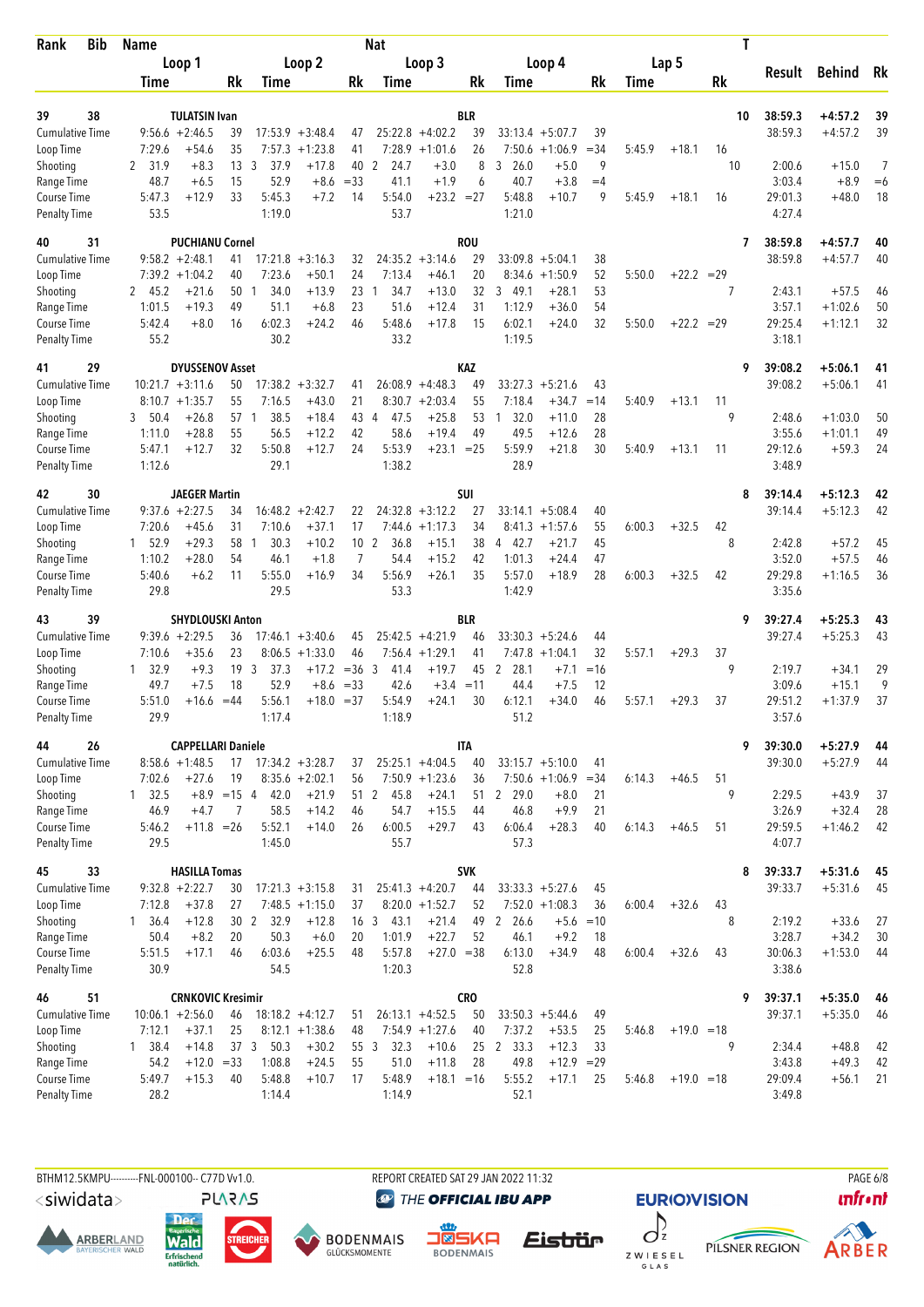| Bib<br>Rank            | <b>Name</b>      |                            |                           |                                |                    |                   | <b>Nat</b>          |                           |                 |                                |                      |                |        |                  | Τ        |                  |                         |        |
|------------------------|------------------|----------------------------|---------------------------|--------------------------------|--------------------|-------------------|---------------------|---------------------------|-----------------|--------------------------------|----------------------|----------------|--------|------------------|----------|------------------|-------------------------|--------|
|                        |                  | Loop 1                     |                           |                                | Loop 2             |                   |                     | Loop 3                    |                 |                                | Loop 4               |                |        | Lap 5            |          |                  |                         |        |
|                        | Time             |                            | Rk                        | Time                           |                    | Rk                | Time                |                           | Rk              | Time                           |                      | Rk             | Time   |                  | Rk       | Result           | <b>Behind</b>           | Rk     |
|                        |                  |                            |                           |                                |                    |                   |                     |                           |                 |                                |                      |                |        |                  |          |                  |                         |        |
| 42<br>47               |                  | <b>MAKAROV Maksim</b>      |                           |                                |                    |                   |                     |                           | MDA             |                                |                      |                |        |                  | 10       | 39:47.0          | $+5:44.9$               | 47     |
| <b>Cumulative Time</b> |                  | $10:05.3 + 2:55.2$         | 45<br>36                  | 7:32.3                         | $17:37.6 + 3:32.1$ | 40                |                     | $25:17.2 + 3:56.6$        | 36              |                                | $33:47.7 + 5:42.0$   | 48             |        |                  |          | 39:47.0          | $+5:44.9$               | 47     |
| Loop Time<br>Shooting  | 7:30.3<br>2 34.3 | $+55.3$<br>$+10.7$         |                           | 33.3<br>25 <sub>2</sub>        | $+58.8$<br>$+13.2$ | 30<br>20          | 7:39.6<br>37.5<br>2 | $+1:12.3$<br>$+15.8$      | 32<br>40        | 8:30.5<br>35.0<br>4            | $+1:46.8$<br>$+14.0$ | 50<br>36       | 5:59.3 | $+31.5$          | 40<br>10 | 2:20.2           | $+34.6$                 | 32     |
| Range Time             | 50.3             | $+8.1$                     | 19                        | 50.0                           | $+5.7$             | 18                | 52.4                | $+13.2$                   | 34              | 51.2                           | $+14.3$              | 33             |        |                  |          | 3:23.9           | $+29.4$                 | 22     |
| Course Time            | 5:47.6           | $+13.2 = 34$               |                           | 5:48.9                         | $+10.8$            | 18                | 5:52.5              | $+21.7$                   | 24              | 5:54.7                         | $+16.6$              | 22             | 5:59.3 | $+31.5$          | 40       | 29:23.0          | $+1:09.7$               | 30     |
| <b>Penalty Time</b>    | 52.4             |                            |                           | 53.3                           |                    |                   | 54.7                |                           |                 | 1:44.6                         |                      |                |        |                  |          | 4:25.2           |                         |        |
| 10<br>48               |                  | <b>HALLSTROEM Simon</b>    |                           |                                |                    |                   |                     |                           | <b>SWE</b>      |                                |                      |                |        |                  | 13       | 39:49.5          | $+5:47.4$               | 48     |
| <b>Cumulative Time</b> |                  | $8:40.4 +1:30.3$           | 13                        |                                | $17:22.2 + 3:16.7$ | 33                |                     | $25:41.8 +4:21.2$         | 45              |                                | $33:57.8 + 5:52.1$   | 50             |        |                  |          | 39:49.5          | $+5:47.4$               | 48     |
| Loop Time              |                  | $7:46.4 +1:11.4$           | 45                        | 8:41.8                         | $+2:08.3$          | 57                | 8:19.6              | $+1:52.3$                 | 51              | 8:16.0                         | $+1:32.3$            | 47             | 5:51.7 | $+23.9$          | 31       |                  |                         |        |
| Shooting               | 3<br>42.1        | $+18.5$                    | 41 4                      | 54.5                           | $+34.4$            | 56                | 3<br>55.2           | $+33.5$                   | 57              | 3<br>40.0                      | $+19.0$              | 41             |        |                  | 13       | 3:11.8           | $+1:26.2$               | 56     |
| Range Time             | 57.2             | $+15.0$                    | 37                        | 1:10.2                         | $+25.9$            | 56                | 1:12.8              | $+33.6$                   | 56              | 58.8                           | $+21.9$              | 42             |        |                  |          | 4:19.0           | $+1:24.5$               | 56     |
| Course Time            | 5:35.2           | $+0.8$                     | 3                         | 5:54.4                         | $+16.3$            | 31                | 5:48.9              | $+18.1 = 16$              |                 | 6:02.2                         | $+24.1$              | 33             | 5:51.7 | $+23.9$          | 31       | 29:12.4          | $+59.1$                 | 23     |
| <b>Penalty Time</b>    | 1:14.0           |                            |                           | 1:37.2                         |                    |                   | 1:17.9              |                           |                 | 1:15.0                         |                      |                |        |                  |          | 5:24.2           |                         |        |
| 52<br>49               |                  | <b>DURTSCHI Max</b>        |                           |                                |                    |                   |                     |                           | USA             |                                |                      |                |        |                  | 7        | 39:53.8          | $+5:51.7$               | 49     |
| <b>Cumulative Time</b> |                  | $11:20.4 +4:10.3$          | 58                        |                                | $18:51.5 +4:46.0$  | 57                |                     | $26:44.5 + 5:23.9$        | 54              |                                | $33:43.3 + 5:37.6$   | 46             |        |                  |          | 39:53.8          | $+5:51.7$               | 49     |
| Loop Time              | 4 28.8           | $8:25.4 +1:50.4$<br>$+5.2$ | 57<br>6                   | 7:31.1<br>33.9<br>-1           | $+57.6$<br>$+13.8$ | 29<br>$= 21$      | 7:53.0<br>34.3      | $+1:25.7$<br>$+12.6 = 30$ | 39              | 6:58.8<br>$\mathbf{0}$<br>24.1 | $+15.1$<br>$+3.1$    | 6<br>6         | 6:10.5 | $+42.7$          | 49<br>7  | 2:01.3           | $+15.7$                 | 8      |
| Shooting<br>Range Time | 53.3             | $+11.1$                    | 31                        | 51.8                           | $+7.5$             | $= 25$            | 2<br>51.2           | $+12.0 = 29$              |                 | 43.7                           | $+6.8$               | 9              |        |                  |          | 3:20.0           | $+25.5$                 | 19     |
| Course Time            | 5:52.9           | $+18.5 = 49$               |                           | 6:11.2                         | $+33.1$            | 57                | 6:09.2              | $+38.4 = 51$              |                 | 6:09.8                         | $+31.7$              | 43             | 6:10.5 | $+42.7$          | 49       | 30:33.6          | $+2:20.3$               | 52     |
| <b>Penalty Time</b>    | 1:39.1           |                            |                           | 28.1                           |                    |                   | 52.6                |                           |                 | 5.3                            |                      |                |        |                  |          | 3:05.3           |                         |        |
| 53<br>50               |                  | <b>CISAR Alex</b>          |                           |                                |                    |                   |                     |                           | SL <sub>0</sub> |                                |                      |                |        |                  | 8        | 40:02.8          | $+6:00.7$               | 50     |
| <b>Cumulative Time</b> |                  | $9:56.9 +2:46.8$           | 40                        |                                | $18:22.4 +4:16.9$  | 52                |                     | $26:41.8 + 5:21.2$        | 53              |                                | $33:47.4 + 5:41.7$   | 47             |        |                  |          | 40:02.8          | $+6:00.7$               | 50     |
| Loop Time              | 6:59.9           | +24.9                      | 17                        | 8:25.5                         | $+1:52.0$          | 54                |                     | $8:19.4 +1:52.1$          | 50              | 7:05.6                         | $+21.9$              | 9              | 6:15.4 | $+47.6$          | 52       |                  |                         |        |
| Shooting               | 1, 29.9          | $+6.3$                     | 9                         | 33.9<br>$\overline{4}$         | $+13.8$            | $= 21 \quad 3$    | 31.1                | $+9.4$                    | 23              | $\mathbf 0$<br>21.9            | $+0.9$               | $\overline{2}$ |        |                  | 8        | 1:57.0           | $+11.4$                 | 6      |
| Range Time             | 46.5             | $+4.3$                     | 5                         | 51.8                           | $+7.5$             | $= 25$            | 49.5                | $+10.3$                   | 23              | 42.2                           | $+5.3$               | 6              |        |                  |          | 3:10.0           | $+15.5$                 | 10     |
| Course Time            | 5:47.8           | $+13.4$                    | 36                        | 5:50.9                         | $+12.8$            | 25                | 6:12.1              | $+41.3$                   | 55              | 6:17.9                         | $+39.8$              | 52             | 6:15.4 | $+47.6$          | 52       | 30:24.1          | $+2:10.8$               | 50     |
| <b>Penalty Time</b>    | 25.6             |                            |                           | 1:42.8                         |                    |                   | 1:17.8              |                           |                 | 5.5                            |                      |                |        |                  |          | 3:31.7           |                         |        |
| 58<br>51               |                  | <b>TAMBORNINO Eligius</b>  |                           |                                |                    |                   |                     |                           | <b>SUI</b>      |                                |                      |                |        |                  | 9        | 40:13.0          | $+6:10.9$               | 51     |
| <b>Cumulative Time</b> |                  | $10:03.4 +2:53.3$          | 44                        |                                | $18:06.8 + 4:01.3$ | 50                |                     | $26:36.1 + 5:15.5$        | 52              | 34:02.4                        | $+5:56.7$            | 52             |        |                  |          | 40:13.0          | $+6:10.9$               | 51     |
| Loop Time              | 6:59.4           | $+24.4$                    | 16                        |                                | $8:03.4 +1:29.9$   | 43                |                     | $8:29.3 + 2:02.0$         | 54              | 7:26.3                         | $+42.6$              | 20             | 6:10.6 | $+42.8$          | 50<br>9  |                  |                         |        |
| Shooting<br>Range Time | 1 34.7<br>50.5   | +11.1<br>$+8.3$            | 27 <sub>3</sub><br>$= 21$ | 34.8<br>52.1                   | $+14.7$<br>$+7.8$  | $= 26$ 4<br>$=29$ | 32.2<br>49.7        | $+10.5$<br>$+10.5$        | 24<br>25        | 29.8<br>1<br>46.6              | $+8.8$<br>$+9.7$     | 23<br>20       |        |                  |          | 2:11.6<br>3:18.9 | $+26.0 = 19$<br>$+24.4$ | 17     |
| Course Time            | 5:41.9           | $+7.5$                     | 14                        | 5:53.0                         | $+14.9$            | 28                | 5:57.8              | $+27.0 = 38$              |                 | 6:09.3                         | $+31.2$              | 42             | 6:10.6 | $+42.8$          | 50       | 29:52.6          | $+1:39.3$               | 38     |
| <b>Penalty Time</b>    | 27.0             |                            |                           | 1:18.2                         |                    |                   | 1:41.8              |                           |                 | 30.3                           |                      |                |        |                  |          | 3:57.4           |                         |        |
| 19<br>52               |                  | <b>NYKVIST Emil</b>        |                           |                                |                    |                   |                     |                           | <b>SWE</b>      |                                |                      |                |        |                  | 10       | 40:28.7          | $+6:26.6$               | 52     |
| Cumulative Time        |                  | $9:22.9 +2:12.8$           | 26                        |                                | $17:45.0 + 3:39.5$ | 44                |                     | $25:42.7 +4:22.1$         | 47              |                                | $33:58.3 + 5:52.6$   | 51             |        |                  |          | 40:28.7          | $+6:26.6$               | 52     |
| Loop Time              |                  | $7:52.9$ +1:17.9           | 49                        |                                | $8:22.1 + 1:48.6$  | 52                |                     | $7:57.7 + 1:30.4$         | 42              |                                | $8:15.6 + 1:31.9$    | 46             |        | $6:30.4 +1:02.6$ | 56       |                  |                         |        |
| Shooting               | 3, 43.3          | $+19.7$                    | 45 3                      | 39.6                           | $+19.5$            |                   | 46 2<br>28.4        | $+6.7$                    |                 | 17 2 32.2                      | $+11.2$              | 30             |        |                  | 10       | 2:23.6           | $+38.0$                 | 34     |
| Range Time             | 1:02.2           | $+20.0$                    | 51                        | 59.3                           | $+15.0$            | 47                | 45.5                | $+6.3$                    | 19              | 49.8                           | $+12.9$ =29          |                |        |                  |          | 3:36.8           | $+42.3$                 | 37     |
| Course Time            | 5:35.6           | $+1.2$                     | 4                         | 6:04.8                         | $+26.7$            | 50                | 6:14.5              | $+43.7$                   | 56              | 6:32.5                         | $+54.4$              | 56             |        | $6:30.4 +1:02.6$ | 56       | 30:57.8          | $+2:44.5$               | 54     |
| <b>Penalty Time</b>    | 1:15.1           |                            |                           | 1:18.0                         |                    |                   | 57.6                |                           |                 | 53.3                           |                      |                |        |                  |          | 4:24.1           |                         |        |
| 37<br>53               |                  | <b>PLETZ Logan</b>         |                           |                                |                    |                   |                     |                           | CAN             |                                |                      |                |        |                  | 11       | 40:46.2          | $+6:44.1$               | 53     |
| <b>Cumulative Time</b> |                  | $9:38.5 +2:28.4$           | 35                        |                                | $17:43.9 + 3:38.4$ | 43                |                     | $25:43.7 +4:23.1$         | 48              |                                | $34:22.7 + 6:17.0$   | 53             |        |                  |          | 40:46.2          | $+6:44.1$               | 53     |
| Loop Time              | 7:12.5           | $+37.5$                    | 26                        |                                | $8:05.4 +1:31.9$   | 45                |                     | $7:59.8 +1:32.5$          | 44              |                                | $8:39.0 +1:55.3$     | 53             | 6:23.5 | $+55.7$          | 54       |                  |                         |        |
| Shooting<br>Range Time | 1 26.9<br>47.7   | $+3.3$<br>$+5.5$           | $= 8$                     | 4 <sub>3</sub><br>30.7<br>47.3 | $+10.6$<br>$+3.0$  | 11<br>10          | 3<br>28.7<br>44.5   | $+7.0$<br>$+5.3$          | 19<br>15        | 4 25.6<br>42.5                 | $+4.6$<br>$+5.6$     | $=7$<br>8      |        |                  | 11       | 1:52.0<br>3:02.0 | $+6.4$<br>$+7.5$        | 4<br>4 |
| Course Time            | 5:53.6           | $+19.2$                    | 51                        | 5:59.5                         | $+21.4$            | 41                | 5:58.9              | $+28.1$                   | 41              | 6:14.7                         | $+36.6$              | 51             | 6:23.5 | $+55.7$          | 54       | 30:30.2          | $+2:16.9$               | 51     |
| <b>Penalty Time</b>    | 31.1             |                            |                           | 1:18.6                         |                    |                   | 1:16.4              |                           |                 | 1:41.7                         |                      |                |        |                  |          | 4:47.9           |                         |        |
| 54<br>50               |                  | <b>MACKINE Jokubas</b>     |                           |                                |                    |                   |                     |                           | <b>LTU</b>      |                                |                      |                |        |                  | 5        | 40:59.0          | $+6:56.9$               | 54     |
| <b>Cumulative Time</b> |                  | $10:30.3 + 3:20.2$         | 53                        |                                | $18:35.0 + 4:29.5$ | 54                |                     | $27:11.4 + 5:50.8$        | 57              |                                | $34:51.8 + 6:46.1$   | 55             |        |                  |          | 40:59.0          | $+6:56.9$               | 54     |
| Loop Time              |                  | $7:38.3 +1:03.3$           | 39                        |                                | $8:04.7 +1:31.2$   | 44                |                     | $8:36.4 +2:09.1$          | 56              | 7:40.4                         | $+56.7$              | 26             | 6:07.2 | $+39.4$          | 47       |                  |                         |        |
| Shooting               | 149.3            | $+25.7$                    |                           | 55 1 1:08.                     | $+48.3$            |                   | 59 2 1:19.          | $+57.9$                   |                 | 58 1 39.3                      | $+18.3$              | 39             |        |                  | 5        | 3:56.6           | $+2:11.0$               | 57     |
| Range Time             | 1:17.5           | $+35.3$                    | 58                        | 1:25.2                         | $+40.9$            | 58                | 1:33.5              | $+54.3$                   | 58              | 57.0                           | $+20.1$              | 39             |        |                  |          | 5:13.2           | $+2:18.7$               | 57     |
| Course Time            | 5:58.4           | $+24.0$                    | 58                        | 6:10.7                         | $+32.6$            | 55                | 6:10.9              | $+40.1$                   | 53              | 6:14.3                         | $+36.2$              | 50             | 6:07.2 | $+39.4$          | 47       | 30:41.5          | $+2:28.2$               | 53     |
| <b>Penalty Time</b>    | 22.4             |                            |                           | 28.7                           |                    |                   | 52.0                |                           |                 | 29.1                           |                      |                |        |                  |          | 2:12.3           |                         |        |

<siwidata>

**ARBERLAND** 







REPORT CREATED SAT 29 JAN 2022 11:32

 $\int_{z}$ Eistrür Z W I E S E L<br>G L A S

**EURIO)VISION** PILSNER REGION



**PAGE 7/8**